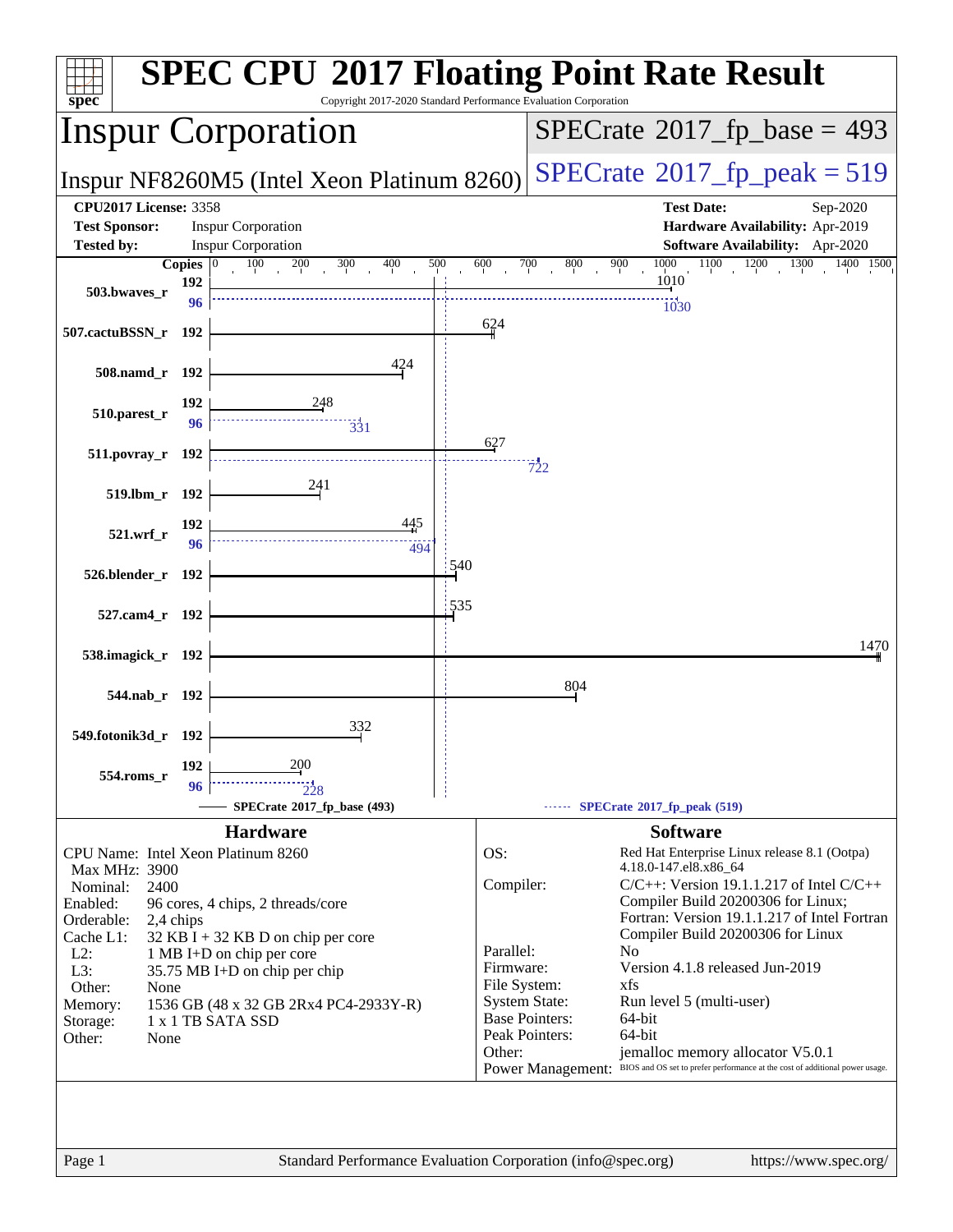| spec <sup>®</sup>                                                            |                                                                                                          |                           |       |                |       | <b>SPEC CPU®2017 Floating Point Rate Result</b><br>Copyright 2017-2020 Standard Performance Evaluation Corporation |       |               |                |              |                |              |                                        |              |
|------------------------------------------------------------------------------|----------------------------------------------------------------------------------------------------------|---------------------------|-------|----------------|-------|--------------------------------------------------------------------------------------------------------------------|-------|---------------|----------------|--------------|----------------|--------------|----------------------------------------|--------------|
| <b>Inspur Corporation</b><br>$SPECrate^{\circ}2017_fp\_base = 493$           |                                                                                                          |                           |       |                |       |                                                                                                                    |       |               |                |              |                |              |                                        |              |
| $SPECTate@2017_fp\_peak = 519$<br>Inspur NF8260M5 (Intel Xeon Platinum 8260) |                                                                                                          |                           |       |                |       |                                                                                                                    |       |               |                |              |                |              |                                        |              |
|                                                                              | <b>CPU2017 License: 3358</b><br><b>Test Date:</b><br>Sep-2020                                            |                           |       |                |       |                                                                                                                    |       |               |                |              |                |              |                                        |              |
| <b>Test Sponsor:</b>                                                         |                                                                                                          | <b>Inspur Corporation</b> |       |                |       |                                                                                                                    |       |               |                |              |                |              | Hardware Availability: Apr-2019        |              |
| <b>Tested by:</b>                                                            |                                                                                                          | <b>Inspur Corporation</b> |       |                |       |                                                                                                                    |       |               |                |              |                |              | <b>Software Availability:</b> Apr-2020 |              |
| <b>Results Table</b>                                                         |                                                                                                          |                           |       |                |       |                                                                                                                    |       |               |                |              |                |              |                                        |              |
|                                                                              |                                                                                                          |                           |       | <b>Base</b>    |       |                                                                                                                    |       |               |                |              | <b>Peak</b>    |              |                                        |              |
| <b>Benchmark</b>                                                             | <b>Copies</b>                                                                                            | <b>Seconds</b>            | Ratio | <b>Seconds</b> | Ratio | <b>Seconds</b>                                                                                                     | Ratio | <b>Copies</b> | <b>Seconds</b> | <b>Ratio</b> | <b>Seconds</b> | <b>Ratio</b> | <b>Seconds</b>                         | <b>Ratio</b> |
| 503.bwaves r                                                                 | 192                                                                                                      | 1900                      | 1010  | 1903           | 1010  | 1902                                                                                                               | 1010  | 96            | 937            | 1030         | 938            | 1030         | 938                                    | 1030         |
| 507.cactuBSSN_r                                                              | 192                                                                                                      | 389                       | 625   | 393            | 618   | 390                                                                                                                | 624   | 192           | 389            | 625          | 393            | 618          | 390                                    | 624          |
| 508.namd r                                                                   | 192                                                                                                      | 431                       | 424   | 430            | 424   | 431                                                                                                                | 423   | 192           | 431            | 424          | 430            | 424          | 431                                    | 423          |
| 510.parest_r                                                                 | 192                                                                                                      | 2019                      | 249   | 2027           | 248   | 2022                                                                                                               | 248   | 96            | 759            | 331          | 759            | 331          | 760                                    | 330          |
| $511.$ povray_r                                                              | 192                                                                                                      | 715                       | 627   | 717            | 625   | 715                                                                                                                | 627   | 192           | 623            | 720          | 620            | 723          | 621                                    | 722          |
| 519.1bm_r                                                                    | 192                                                                                                      | 839                       | 241   | 839            | 241   | 839                                                                                                                | 241   | 192           | 839            | 241          | 839            | 241          | 839                                    | 241          |
| 521.wrf r                                                                    | 192                                                                                                      | 966                       | 445   | 969            | 444   | 950                                                                                                                | 453   | 96            | 435            | 494          | 435            | 494          | 435                                    | 494          |
| 526.blender r                                                                | 192                                                                                                      | 542                       | 540   | 541            | 540   | 543                                                                                                                | 539   | 192           | 542            | 540          | 541            | 540          | 543                                    | 539          |
| 527.cam4_r                                                                   | 192                                                                                                      | 628                       | 535   | 628            | 535   | 628                                                                                                                | 535   | 192           | 628            | 535          | 628            | 535          | 628                                    | 535          |
| 538.imagick_r                                                                | 192                                                                                                      | 325                       | 1470  | 325            | 1470  | 326                                                                                                                | 1460  | 192           | 325            | 1470         | 325            | 1470         | 326                                    | 1460         |
| 544.nab_r                                                                    | 192                                                                                                      | 402                       | 804   | 401            | 805   | 403                                                                                                                | 803   | 192           | 402            | 804          | 401            | 805          | 403                                    | 803          |
| 549.fotonik3d r                                                              | 192                                                                                                      | 2250                      | 333   | 2259           | 331   | 2257                                                                                                               | 332   | 192           | 2250           | 333          | 2259           | 331          | 2257                                   | 332          |
| 554.roms_r                                                                   | 192                                                                                                      | 1523                      | 200   | 1536           | 199   | 1529                                                                                                               | 200   | 96            | 670            | 228          | 669            | 228          | 676                                    | 226          |
| $SPECrate^*2017_fp\_base =$                                                  |                                                                                                          |                           | 493   |                |       |                                                                                                                    |       |               |                |              |                |              |                                        |              |
| $SPECrate^{\circ}2017$ _fp_peak =                                            |                                                                                                          |                           | 519   |                |       |                                                                                                                    |       |               |                |              |                |              |                                        |              |
|                                                                              | Results appear in the order in which they were run. Bold underlined text indicates a median measurement. |                           |       |                |       |                                                                                                                    |       |               |                |              |                |              |                                        |              |
| <b>Compiler Notes</b>                                                        |                                                                                                          |                           |       |                |       |                                                                                                                    |       |               |                |              |                |              |                                        |              |

 The inconsistent Compiler version information under Compiler Version section is due to a discrepancy in Intel Compiler. The correct version of C/C++ compiler is: Version 19.1.1.217 Build 20200306 Compiler for Linux The correct version of Fortran compiler is: Version 19.1.1.217 Build 20200306 Compiler for Linux

#### **[Submit Notes](http://www.spec.org/auto/cpu2017/Docs/result-fields.html#SubmitNotes)**

 The numactl mechanism was used to bind copies to processors. The config file option 'submit' was used to generate numactl commands to bind each copy to a specific processor. For details, please see the config file.

#### **[Operating System Notes](http://www.spec.org/auto/cpu2017/Docs/result-fields.html#OperatingSystemNotes)**

 Stack size set to unlimited using "ulimit -s unlimited" SCALING\_GOVERNOR set to Performance

#### **[Environment Variables Notes](http://www.spec.org/auto/cpu2017/Docs/result-fields.html#EnvironmentVariablesNotes)**

Environment variables set by runcpu before the start of the run: LD\_LIBRARY\_PATH = "/home/CPU2017/lib/intel64:/home/CPU2017/je5.0.1-64" MALLOC\_CONF = "retain:true"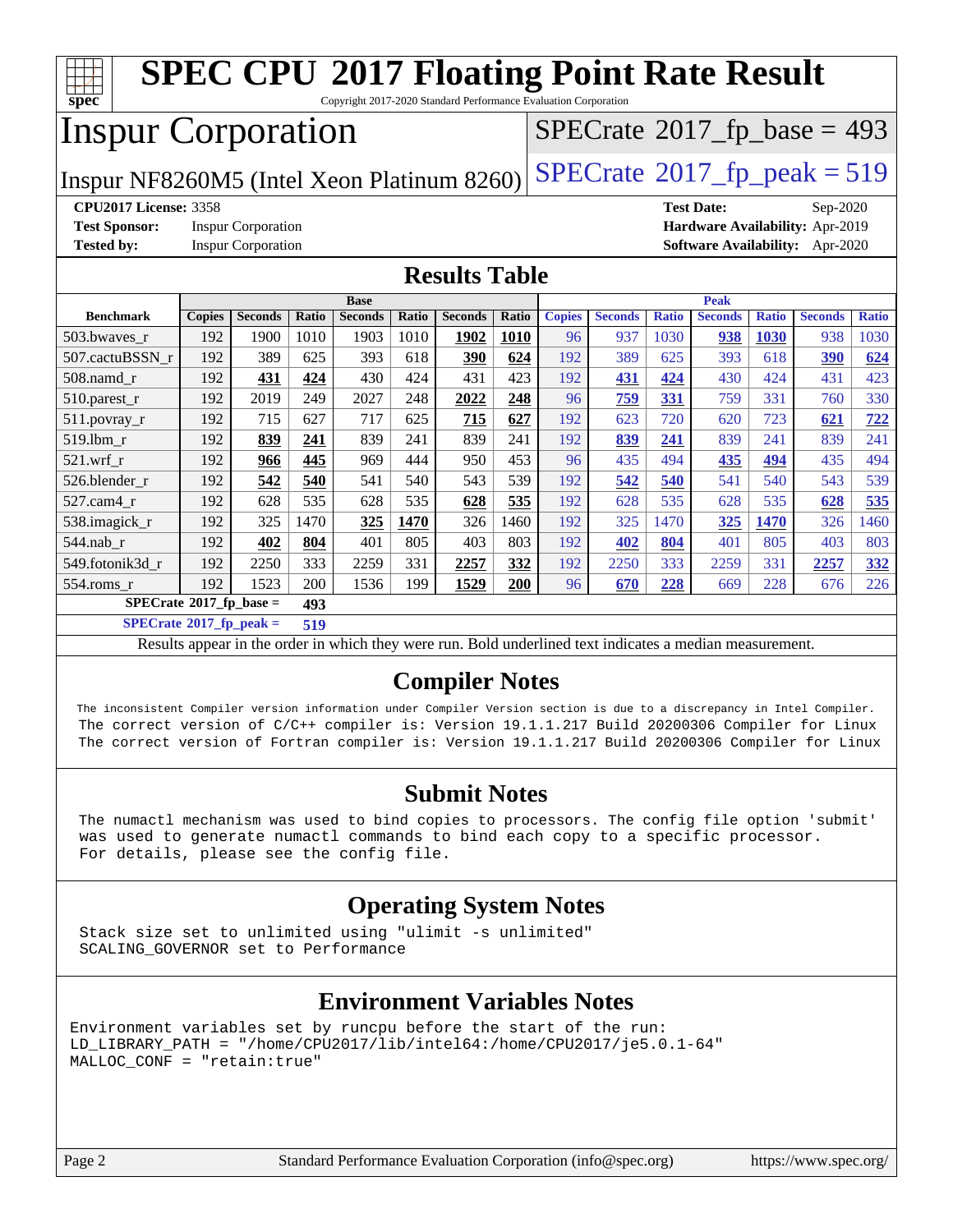|                                                                                                                                                                                                                                                                                                                                                                                                                                                                                                                                                                                                                                                                                                                                                                                                                                                                                                                                                                                                                                                                                                                                                | <b>SPEC CPU®2017 Floating Point Rate Result</b>                                                                                                                                                                                                     |                                            |  |  |  |
|------------------------------------------------------------------------------------------------------------------------------------------------------------------------------------------------------------------------------------------------------------------------------------------------------------------------------------------------------------------------------------------------------------------------------------------------------------------------------------------------------------------------------------------------------------------------------------------------------------------------------------------------------------------------------------------------------------------------------------------------------------------------------------------------------------------------------------------------------------------------------------------------------------------------------------------------------------------------------------------------------------------------------------------------------------------------------------------------------------------------------------------------|-----------------------------------------------------------------------------------------------------------------------------------------------------------------------------------------------------------------------------------------------------|--------------------------------------------|--|--|--|
| spec <sup>®</sup>                                                                                                                                                                                                                                                                                                                                                                                                                                                                                                                                                                                                                                                                                                                                                                                                                                                                                                                                                                                                                                                                                                                              | Copyright 2017-2020 Standard Performance Evaluation Corporation                                                                                                                                                                                     |                                            |  |  |  |
|                                                                                                                                                                                                                                                                                                                                                                                                                                                                                                                                                                                                                                                                                                                                                                                                                                                                                                                                                                                                                                                                                                                                                | <b>Inspur Corporation</b>                                                                                                                                                                                                                           | $SPECTate$ <sup>®</sup> 2017_fp_base = 493 |  |  |  |
|                                                                                                                                                                                                                                                                                                                                                                                                                                                                                                                                                                                                                                                                                                                                                                                                                                                                                                                                                                                                                                                                                                                                                | Inspur NF8260M5 (Intel Xeon Platinum 8260)                                                                                                                                                                                                          | $SPECTate@2017_fp\_peak = 519$             |  |  |  |
| <b>CPU2017 License: 3358</b>                                                                                                                                                                                                                                                                                                                                                                                                                                                                                                                                                                                                                                                                                                                                                                                                                                                                                                                                                                                                                                                                                                                   |                                                                                                                                                                                                                                                     | <b>Test Date:</b><br>Sep-2020              |  |  |  |
| <b>Test Sponsor:</b>                                                                                                                                                                                                                                                                                                                                                                                                                                                                                                                                                                                                                                                                                                                                                                                                                                                                                                                                                                                                                                                                                                                           | <b>Inspur Corporation</b>                                                                                                                                                                                                                           | Hardware Availability: Apr-2019            |  |  |  |
| <b>Tested by:</b>                                                                                                                                                                                                                                                                                                                                                                                                                                                                                                                                                                                                                                                                                                                                                                                                                                                                                                                                                                                                                                                                                                                              | <b>Inspur Corporation</b>                                                                                                                                                                                                                           | <b>Software Availability:</b> Apr-2020     |  |  |  |
|                                                                                                                                                                                                                                                                                                                                                                                                                                                                                                                                                                                                                                                                                                                                                                                                                                                                                                                                                                                                                                                                                                                                                |                                                                                                                                                                                                                                                     |                                            |  |  |  |
| <b>General Notes</b><br>Binaries compiled on a system with 1x Intel Core i9-7980XE CPU + 64GB RAM<br>memory using Redhat Enterprise Linux 8.0<br>Transparent Huge Pages enabled by default<br>Prior to runcpu invocation<br>Filesystem page cache synced and cleared with:<br>sync; $echo$ $3>$<br>/proc/sys/vm/drop caches<br>runcpu command invoked through numactl i.e.:<br>numactl --interleave=all runcpu <etc><br/>NA: The test sponsor attests, as of date of publication, that CVE-2017-5754 (Meltdown)<br/>is mitigated in the system as tested and documented.<br/>Yes: The test sponsor attests, as of date of publication, that CVE-2017-5753 (Spectre variant 1)<br/>is mitigated in the system as tested and documented.<br/>Yes: The test sponsor attests, as of date of publication, that CVE-2017-5715 (Spectre variant 2)<br/>is mitigated in the system as tested and documented.<br/>jemalloc, a general purpose malloc implementation<br/>built with the RedHat Enterprise 7.5,<br/>and the system compiler gcc 4.8.5;<br/>sources available from jemalloc.net or<br/>https://github.com/jemalloc/jemalloc/releases</etc> |                                                                                                                                                                                                                                                     |                                            |  |  |  |
|                                                                                                                                                                                                                                                                                                                                                                                                                                                                                                                                                                                                                                                                                                                                                                                                                                                                                                                                                                                                                                                                                                                                                | <b>Platform Notes</b>                                                                                                                                                                                                                               |                                            |  |  |  |
| BIOS configuration:                                                                                                                                                                                                                                                                                                                                                                                                                                                                                                                                                                                                                                                                                                                                                                                                                                                                                                                                                                                                                                                                                                                            | ENERGY_PERF_BIAS_CFG mode set to Performance<br>Hardware Prefetch set to Disable<br>VT Support set to Disable<br>ClE Support set to Disable<br>IMC (Integrated memory controller) Interleaving set to 1-way<br>Sub NUMA Cluster (SNC) set to Enable |                                            |  |  |  |

 Sysinfo program /home/CPU2017/bin/sysinfo Rev: r6365 of 2019-08-21 295195f888a3d7edb1e6e46a485a0011 running on localhost.localdomain Fri Jun 22 16:20:06 2018

 SUT (System Under Test) info as seen by some common utilities. For more information on this section, see <https://www.spec.org/cpu2017/Docs/config.html#sysinfo>

 From /proc/cpuinfo model name : Intel(R) Xeon(R) Platinum 8260 CPU @ 2.40GHz 4 "physical id"s (chips) 192 "processors" cores, siblings (Caution: counting these is hw and system dependent. The following excerpts from /proc/cpuinfo might not be reliable. Use with caution.)

**(Continued on next page)**

| Page 3 | Standard Performance Evaluation Corporation (info@spec.org) | https://www.spec.org/ |
|--------|-------------------------------------------------------------|-----------------------|
|--------|-------------------------------------------------------------|-----------------------|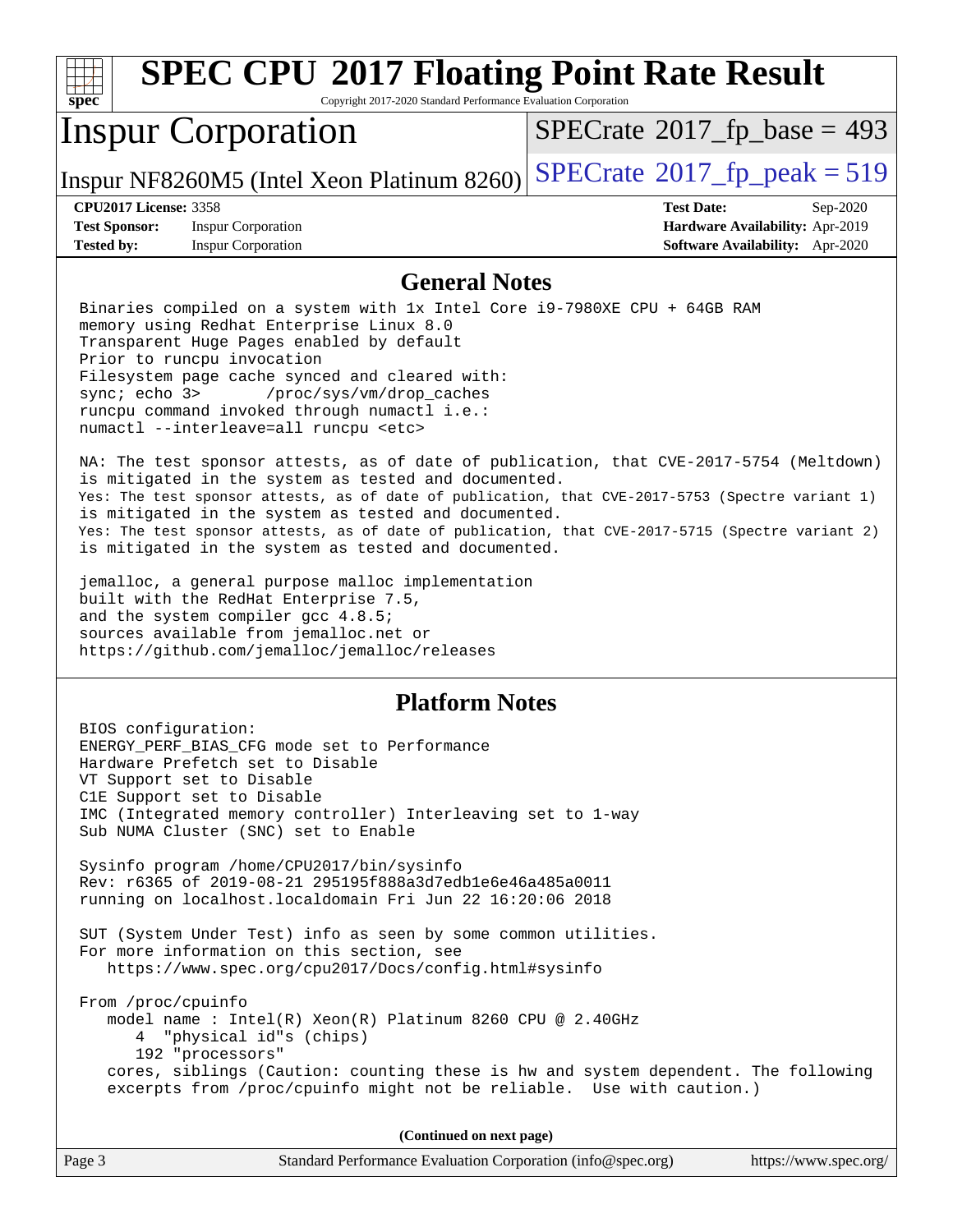| Copyright 2017-2020 Standard Performance Evaluation Corporation<br>spec <sup>®</sup>                                                                                                                                                                                                                                                                                                                                                                                                                                                                                                                                                                                                                                                                                                                                                                                                                 | <b>SPEC CPU®2017 Floating Point Rate Result</b>                                                                                                                                                                                                                                                                                                                                                                                                                                                                                                                                                                                                                                                                                                                                                                                                                                                                                                                                                                                                                                                                                                                                                    |
|------------------------------------------------------------------------------------------------------------------------------------------------------------------------------------------------------------------------------------------------------------------------------------------------------------------------------------------------------------------------------------------------------------------------------------------------------------------------------------------------------------------------------------------------------------------------------------------------------------------------------------------------------------------------------------------------------------------------------------------------------------------------------------------------------------------------------------------------------------------------------------------------------|----------------------------------------------------------------------------------------------------------------------------------------------------------------------------------------------------------------------------------------------------------------------------------------------------------------------------------------------------------------------------------------------------------------------------------------------------------------------------------------------------------------------------------------------------------------------------------------------------------------------------------------------------------------------------------------------------------------------------------------------------------------------------------------------------------------------------------------------------------------------------------------------------------------------------------------------------------------------------------------------------------------------------------------------------------------------------------------------------------------------------------------------------------------------------------------------------|
| <b>Inspur Corporation</b>                                                                                                                                                                                                                                                                                                                                                                                                                                                                                                                                                                                                                                                                                                                                                                                                                                                                            | $SPECrate^{\circ}2017$ [p base = 493                                                                                                                                                                                                                                                                                                                                                                                                                                                                                                                                                                                                                                                                                                                                                                                                                                                                                                                                                                                                                                                                                                                                                               |
| Inspur NF8260M5 (Intel Xeon Platinum 8260)                                                                                                                                                                                                                                                                                                                                                                                                                                                                                                                                                                                                                                                                                                                                                                                                                                                           | $SPECTate$ <sup>®</sup> 2017_fp_peak = 519                                                                                                                                                                                                                                                                                                                                                                                                                                                                                                                                                                                                                                                                                                                                                                                                                                                                                                                                                                                                                                                                                                                                                         |
| <b>CPU2017 License: 3358</b><br><b>Test Sponsor:</b><br><b>Inspur Corporation</b>                                                                                                                                                                                                                                                                                                                                                                                                                                                                                                                                                                                                                                                                                                                                                                                                                    | <b>Test Date:</b><br>Sep-2020<br>Hardware Availability: Apr-2019                                                                                                                                                                                                                                                                                                                                                                                                                                                                                                                                                                                                                                                                                                                                                                                                                                                                                                                                                                                                                                                                                                                                   |
| <b>Tested by:</b><br><b>Inspur Corporation</b>                                                                                                                                                                                                                                                                                                                                                                                                                                                                                                                                                                                                                                                                                                                                                                                                                                                       | Software Availability: Apr-2020                                                                                                                                                                                                                                                                                                                                                                                                                                                                                                                                                                                                                                                                                                                                                                                                                                                                                                                                                                                                                                                                                                                                                                    |
| <b>Platform Notes (Continued)</b>                                                                                                                                                                                                                                                                                                                                                                                                                                                                                                                                                                                                                                                                                                                                                                                                                                                                    |                                                                                                                                                                                                                                                                                                                                                                                                                                                                                                                                                                                                                                                                                                                                                                                                                                                                                                                                                                                                                                                                                                                                                                                                    |
| cpu cores $: 24$<br>siblings : 48<br>From 1scpu:                                                                                                                                                                                                                                                                                                                                                                                                                                                                                                                                                                                                                                                                                                                                                                                                                                                     | physical 0: cores 0 1 2 3 4 5 6 8 9 10 11 12 13 16 17 18 19 20 21 25 26 27 28 29<br>physical 1: cores 0 1 2 3 4 5 6 8 9 10 11 12 13 16 17 18 19 20 21 25 26 27 28 29<br>physical 2: cores 0 1 2 3 4 5 6 8 9 10 11 12 13 16 17 18 19 20 21 25 26 27 28 29<br>physical 3: cores 0 1 2 3 4 5 6 9 10 11 12 13 16 17 18 19 20 21 24 25 26 27 28 29                                                                                                                                                                                                                                                                                                                                                                                                                                                                                                                                                                                                                                                                                                                                                                                                                                                      |
| Architecture:<br>x86 64<br>$CPU$ op-mode(s):<br>$32$ -bit, $64$ -bit<br>Little Endian<br>Byte Order:<br>CPU(s):<br>192<br>On-line CPU(s) list: $0-191$<br>$\overline{2}$<br>Thread(s) per core:<br>Core(s) per socket:<br>24<br>Socket(s):<br>4<br>NUMA $node(s):$<br>8<br>GenuineIntel<br>Vendor ID:<br>CPU family:<br>6<br>85<br>Model:<br>Model name:<br>Stepping:<br>7<br>3100.024<br>CPU MHz:<br>3900.0000<br>$CPU$ max $MHz$ :<br>CPU min MHz:<br>1000.0000<br>4800.00<br>BogoMIPS:<br>Virtualization:<br>$VT - x$<br>L1d cache:<br>32K<br>Lli cache:<br>32K<br>L2 cache:<br>1024K<br>L3 cache:<br>36608K<br>NUMA node0 CPU(s):<br>NUMA nodel CPU(s):<br>NUMA node2 CPU(s):<br>NUMA $node3$ $CPU(s):$<br>NUMA node4 CPU(s):<br>NUMA node5 CPU(s):<br>NUMA node6 CPU(s):<br>NUMA $node7$ CPU $(s)$ :<br>Flaqs:<br>rdrand lahf_lm abm 3dnowprefetch cpuid_fault epb cat_13 cdp_13 invpcid_single | $Intel(R) Xeon(R) Platinum 8260 CPU @ 2.40GHz$<br>0-3, 7-9, 13-15, 19, 20, 96-99, 103-105, 109-111, 115, 116<br>4-6, 10-12, 16-18, 21-23, 100-102, 106-108, 112-114, 117-119<br>24-27, 31-33, 37-39, 43, 44, 120-123, 127-129, 133-135, 139, 140<br>28-30, 34-36, 40-42, 45-47, 124-126, 130-132, 136-138, 141-143<br>48-51, 55-57, 61-63, 67, 68, 144-147, 151-153, 157-159, 163, 164<br>52-54, 58-60, 64-66, 69-71, 148-150, 154-156, 160-162, 165-167<br>72-75, 79, 80, 84-86, 90-92, 168-171, 175, 176, 180-182, 186-188<br>76-78, 81-83, 87-89, 93-95, 172-174, 177-179, 183-185, 189-191<br>fpu vme de pse tsc msr pae mce cx8 apic sep mtrr pge mca cmov<br>pat pse36 clflush dts acpi mmx fxsr sse sse2 ss ht tm pbe syscall nx pdpelgb rdtscp<br>lm constant_tsc art arch_perfmon pebs bts rep_good nopl xtopology nonstop_tsc cpuid<br>aperfmperf pni pclmulqdq dtes64 ds_cpl vmx smx est tm2 ssse3 sdbg fma cx16 xtpr pdcm<br>pcid dca sse4_1 sse4_2 x2apic movbe popcnt tsc_deadline_timer aes xsave avx f16c<br>intel_ppin ssbd mba ibrs ibpb stibp ibrs_enhanced tpr_shadow vnmi flexpriority ept<br>vpid fsgsbase tsc_adjust bmil hle avx2 smep bmi2 erms invpcid rtm cqm mpx rdt_a |
| (Continued on next page)                                                                                                                                                                                                                                                                                                                                                                                                                                                                                                                                                                                                                                                                                                                                                                                                                                                                             |                                                                                                                                                                                                                                                                                                                                                                                                                                                                                                                                                                                                                                                                                                                                                                                                                                                                                                                                                                                                                                                                                                                                                                                                    |
| Standard Performance Evaluation Corporation (info@spec.org)<br>Page 4                                                                                                                                                                                                                                                                                                                                                                                                                                                                                                                                                                                                                                                                                                                                                                                                                                | https://www.spec.org/                                                                                                                                                                                                                                                                                                                                                                                                                                                                                                                                                                                                                                                                                                                                                                                                                                                                                                                                                                                                                                                                                                                                                                              |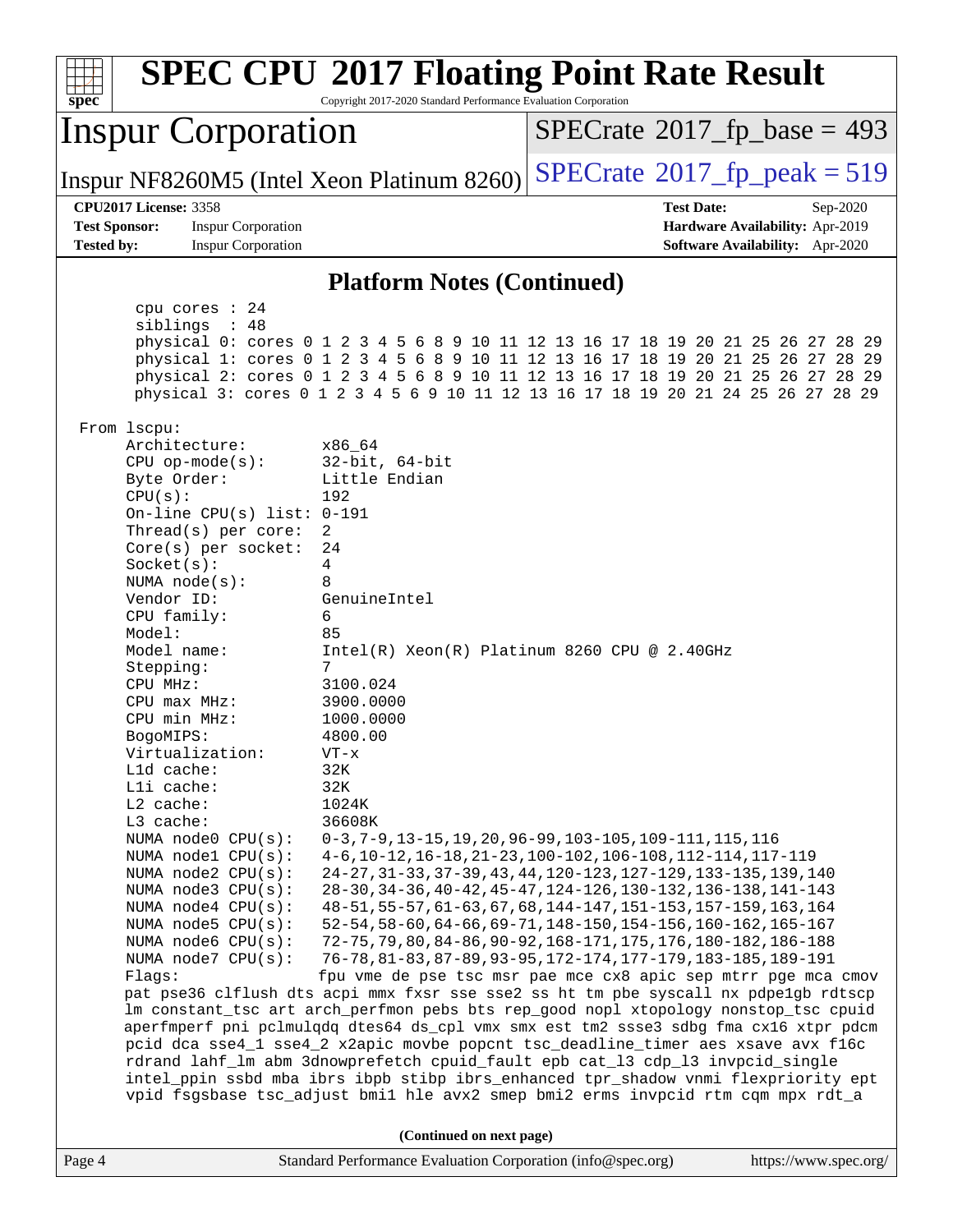| <b>SPEC CPU®2017 Floating Point Rate Result</b><br>Copyright 2017-2020 Standard Performance Evaluation Corporation<br>$Spec^*$                                                                                                                                                                                        |                                                                  |
|-----------------------------------------------------------------------------------------------------------------------------------------------------------------------------------------------------------------------------------------------------------------------------------------------------------------------|------------------------------------------------------------------|
| <b>Inspur Corporation</b>                                                                                                                                                                                                                                                                                             | $SPECrate^{\circ}2017_fp\_base = 493$                            |
| Inspur NF8260M5 (Intel Xeon Platinum 8260)                                                                                                                                                                                                                                                                            | $SPECTate@2017_fp\_peak = 519$                                   |
| <b>CPU2017 License: 3358</b><br><b>Inspur Corporation</b><br><b>Test Sponsor:</b>                                                                                                                                                                                                                                     | <b>Test Date:</b><br>Sep-2020<br>Hardware Availability: Apr-2019 |
| <b>Tested by:</b><br><b>Inspur Corporation</b>                                                                                                                                                                                                                                                                        | Software Availability: Apr-2020                                  |
| <b>Platform Notes (Continued)</b>                                                                                                                                                                                                                                                                                     |                                                                  |
| avx512f avx512dq rdseed adx smap clflushopt clwb intel_pt avx512cd avx512bw avx512vl<br>xsaveopt xsavec xgetbvl xsaves cqm_llc cqm_occup_llc cqm_mbm_total cqm_mbm_local<br>dtherm ida arat pln pts pku ospke avx512_vnni md_clear flush_lld arch_capabilities<br>/proc/cpuinfo cache data<br>cache size $: 36608$ KB |                                                                  |
| From numactl --hardware WARNING: a numactl 'node' might or might not correspond to a<br>physical chip.                                                                                                                                                                                                                |                                                                  |
| $available: 8 nodes (0-7)$<br>node 0 cpus: 0 1 2 3 7 8 9 13 14 15 19 20 96 97 98 99 103 104 105 109 110 111 115 116<br>node 0 size: 192094 MB<br>node 0 free: 178608 MB<br>node 1 cpus: 4 5 6 10 11 12 16 17 18 21 22 23 100 101 102 106 107 108 112 113 114 117                                                      |                                                                  |
| 118 119<br>node 1 size: 193531 MB<br>node 1 free: 184336 MB<br>node 2 cpus: 24 25 26 27 31 32 33 37 38 39 43 44 120 121 122 123 127 128 129 133 134<br>135 139 140                                                                                                                                                    |                                                                  |
| node 2 size: 193531 MB<br>node 2 free: 184424 MB<br>node 3 cpus: 28 29 30 34 35 36 40 41 42 45 46 47 124 125 126 130 131 132 136 137 138<br>141 142 143<br>node 3 size: 193531 MB                                                                                                                                     |                                                                  |
| node 3 free: 184249 MB<br>node 4 cpus: 48 49 50 51 55 56 57 61 62 63 67 68 144 145 146 147 151 152 153 157 158<br>159 163 164<br>node 4 size: 193531 MB                                                                                                                                                               |                                                                  |
| node 4 free: 184430 MB<br>node 5 cpus: 52 53 54 58 59 60 64 65 66 69 70 71 148 149 150 154 155 156 160 161 162<br>165 166 167<br>node 5 size: 193531 MB                                                                                                                                                               |                                                                  |
| node 5 free: 184438 MB<br>node 6 cpus: 72 73 74 75 79 80 84 85 86 90 91 92 168 169 170 171 175 176 180 181 182<br>186 187 188<br>node 6 size: 193531 MB                                                                                                                                                               |                                                                  |
| node 6 free: 184438 MB<br>node 7 cpus: 76 77 78 81 82 83 87 88 89 93 94 95 172 173 174 177 178 179 183 184 185<br>189 190 191<br>node 7 size: 193503 MB                                                                                                                                                               |                                                                  |
| node 7 free: 184408 MB<br>node distances:                                                                                                                                                                                                                                                                             |                                                                  |
| node<br>$\overline{0}$<br>$\mathbf{1}$<br>2<br>$-5$<br>6<br>3<br>4<br>- 7<br>21<br>0:<br>10<br>11<br>21<br>21<br>21<br>21<br>21                                                                                                                                                                                       |                                                                  |
| 1:<br>11<br>10<br>21<br>21<br>21<br>21<br>21<br>21<br>2:<br>21<br>21<br>10<br>11<br>21<br>21<br>21<br>21                                                                                                                                                                                                              |                                                                  |
| 3:<br>21<br>21<br>21<br>11<br>10<br>21<br>21<br>21                                                                                                                                                                                                                                                                    |                                                                  |
| (Continued on next page)                                                                                                                                                                                                                                                                                              |                                                                  |
| Page 5<br>Standard Performance Evaluation Corporation (info@spec.org)                                                                                                                                                                                                                                                 | https://www.spec.org/                                            |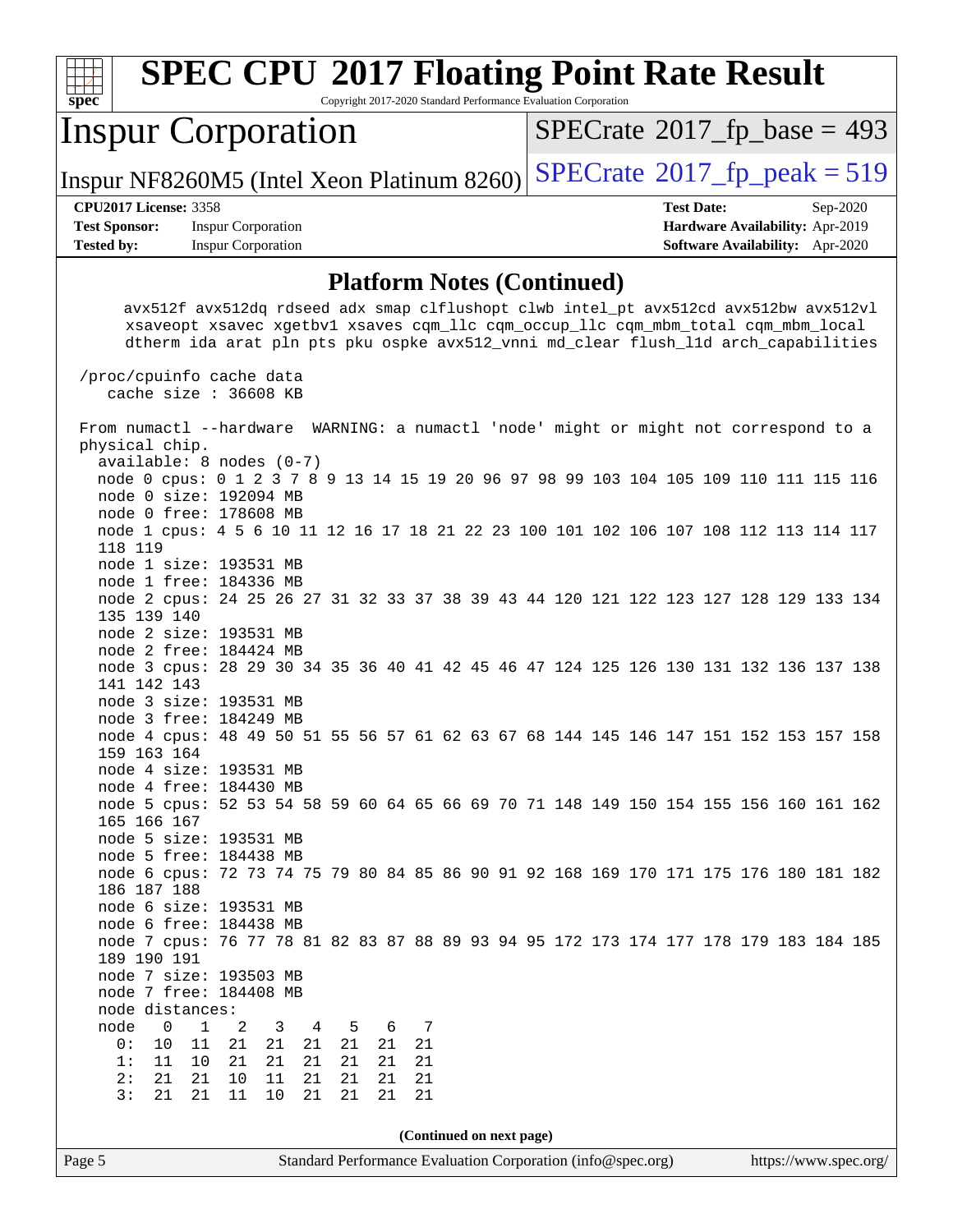| spec<br>$SPECrate^{\circ}2017$ _fp_base = 493<br><b>Inspur Corporation</b><br>$SPECTate@2017_fp\_peak = 519$<br>Inspur NF8260M5 (Intel Xeon Platinum 8260)<br><b>CPU2017 License: 3358</b><br><b>Test Date:</b><br>Sep-2020<br><b>Test Sponsor:</b><br><b>Inspur Corporation</b><br>Hardware Availability: Apr-2019<br>Software Availability: Apr-2020<br><b>Tested by:</b><br><b>Inspur Corporation</b><br><b>Platform Notes (Continued)</b><br>4:<br>10<br>11<br>21<br>21<br>21<br>21<br>21<br>21<br>5:<br>21<br>21<br>21<br>21<br>21<br>11<br>10<br>21<br>6:<br>21<br>21<br>21<br>21<br>21<br>21<br>10<br>11<br>7:<br>21<br>21<br>21<br>21<br>21<br>21<br>11<br>10 |
|-----------------------------------------------------------------------------------------------------------------------------------------------------------------------------------------------------------------------------------------------------------------------------------------------------------------------------------------------------------------------------------------------------------------------------------------------------------------------------------------------------------------------------------------------------------------------------------------------------------------------------------------------------------------------|
|                                                                                                                                                                                                                                                                                                                                                                                                                                                                                                                                                                                                                                                                       |
|                                                                                                                                                                                                                                                                                                                                                                                                                                                                                                                                                                                                                                                                       |
|                                                                                                                                                                                                                                                                                                                                                                                                                                                                                                                                                                                                                                                                       |
|                                                                                                                                                                                                                                                                                                                                                                                                                                                                                                                                                                                                                                                                       |
| From /proc/meminfo<br>MemTotal:<br>1583907024 kB                                                                                                                                                                                                                                                                                                                                                                                                                                                                                                                                                                                                                      |
| HugePages_Total:<br>0<br>Hugepagesize:<br>2048 kB                                                                                                                                                                                                                                                                                                                                                                                                                                                                                                                                                                                                                     |
| From /etc/*release* /etc/*version*<br>os-release:<br>NAME="Red Hat Enterprise Linux"<br>VERSION="8.1 (Ootpa)"<br>ID="rhel"<br>ID LIKE="fedora"<br>VERSION_ID="8.1"<br>PLATFORM_ID="platform:el8"<br>PRETTY_NAME="Red Hat Enterprise Linux 8.1 (Ootpa)"<br>ANSI_COLOR="0;31"<br>redhat-release: Red Hat Enterprise Linux release 8.1 (Ootpa)<br>system-release: Red Hat Enterprise Linux release 8.1 (Ootpa)<br>system-release-cpe: cpe:/o:redhat:enterprise_linux:8.1:ga                                                                                                                                                                                              |
| $uname -a:$<br>Linux localhost.localdomain 4.18.0-147.el8.x86_64 #1 SMP Thu Sep 26 15:52:44 UTC 2019<br>x86_64 x86_64 x86_64 GNU/Linux                                                                                                                                                                                                                                                                                                                                                                                                                                                                                                                                |
| Kernel self-reported vulnerability status:                                                                                                                                                                                                                                                                                                                                                                                                                                                                                                                                                                                                                            |
| $CVE-2018-3620$ (L1 Terminal Fault):<br>Not affected<br>Not affected<br>Microarchitectural Data Sampling:<br>CVE-2017-5754 (Meltdown):<br>Not affected<br>CVE-2018-3639 (Speculative Store Bypass): Mitigation: Speculative Store Bypass disabled<br>via prctl and seccomp                                                                                                                                                                                                                                                                                                                                                                                            |
| Mitigation: usercopy/swapgs barriers and __user<br>CVE-2017-5753 (Spectre variant 1):<br>pointer sanitization<br>$CVE-2017-5715$ (Spectre variant 2):<br>Mitigation: Enhanced IBRS, IBPB: conditional,                                                                                                                                                                                                                                                                                                                                                                                                                                                                |
| RSB filling<br>run-level 5 Jun 22 07:11                                                                                                                                                                                                                                                                                                                                                                                                                                                                                                                                                                                                                               |
| SPEC is set to: /home/CPU2017<br>Size Used Avail Use% Mounted on<br>Filesystem<br>Type<br>/dev/mapper/rhel-home xfs<br>838G<br>86G 752G 11% / home<br>From /sys/devices/virtual/dmi/id                                                                                                                                                                                                                                                                                                                                                                                                                                                                                |
|                                                                                                                                                                                                                                                                                                                                                                                                                                                                                                                                                                                                                                                                       |
| (Continued on next page)<br>Standard Performance Evaluation Corporation (info@spec.org)<br>https://www.spec.org/<br>Page 6                                                                                                                                                                                                                                                                                                                                                                                                                                                                                                                                            |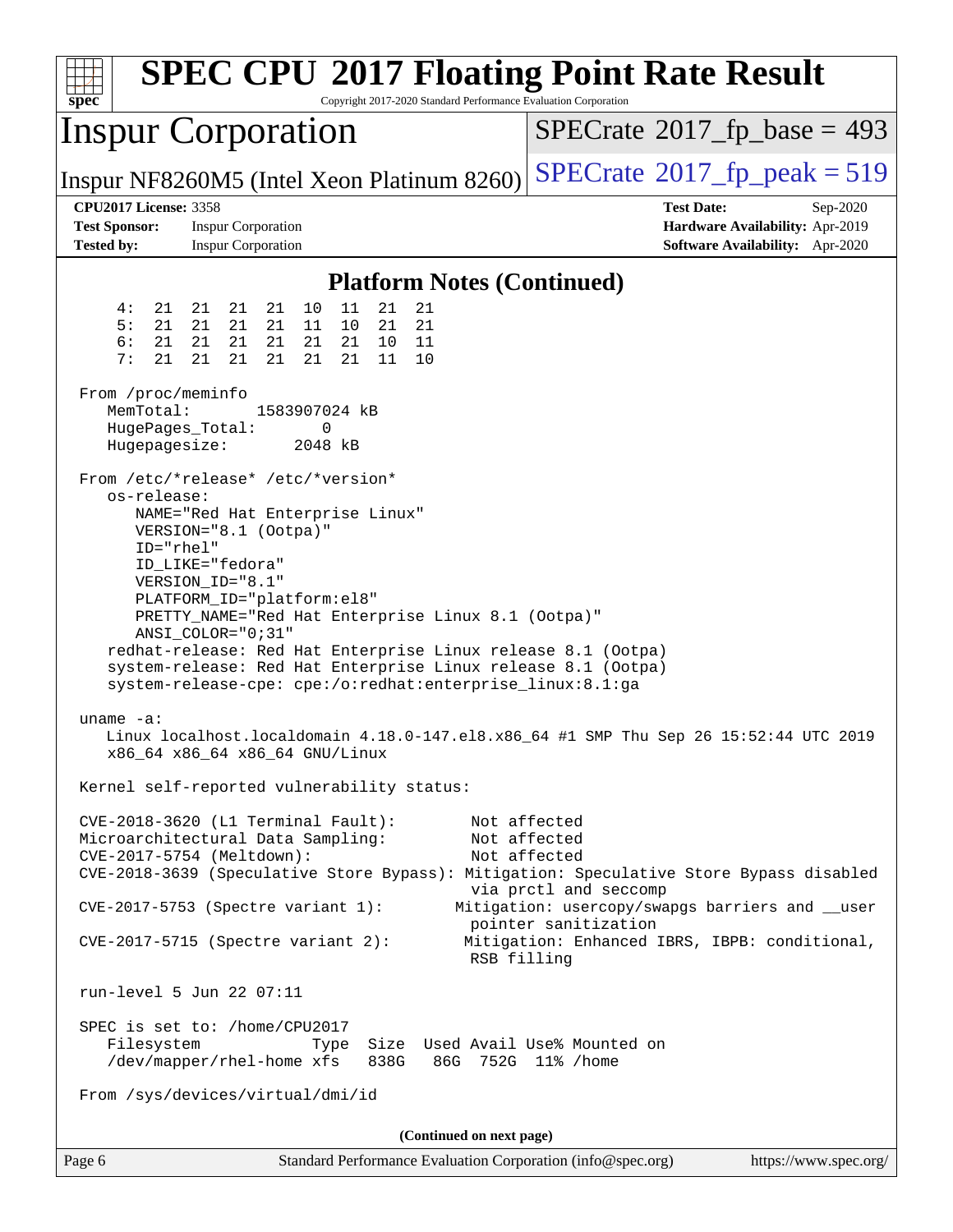

Copyright 2017-2020 Standard Performance Evaluation Corporation

## Inspur Corporation

 $SPECTate$ <sup>®</sup>[2017\\_fp\\_base =](http://www.spec.org/auto/cpu2017/Docs/result-fields.html#SPECrate2017fpbase) 493

Inspur NF8260M5 (Intel Xeon Platinum 8260) [SPECrate](http://www.spec.org/auto/cpu2017/Docs/result-fields.html#SPECrate2017fppeak)<sup>®</sup>[2017\\_fp\\_peak = 5](http://www.spec.org/auto/cpu2017/Docs/result-fields.html#SPECrate2017fppeak)19

**[Test Sponsor:](http://www.spec.org/auto/cpu2017/Docs/result-fields.html#TestSponsor)** Inspur Corporation **[Hardware Availability:](http://www.spec.org/auto/cpu2017/Docs/result-fields.html#HardwareAvailability)** Apr-2019 **[Tested by:](http://www.spec.org/auto/cpu2017/Docs/result-fields.html#Testedby)** Inspur Corporation **[Software Availability:](http://www.spec.org/auto/cpu2017/Docs/result-fields.html#SoftwareAvailability)** Apr-2020

**[CPU2017 License:](http://www.spec.org/auto/cpu2017/Docs/result-fields.html#CPU2017License)** 3358 **[Test Date:](http://www.spec.org/auto/cpu2017/Docs/result-fields.html#TestDate)** Sep-2020

#### **[Platform Notes \(Continued\)](http://www.spec.org/auto/cpu2017/Docs/result-fields.html#PlatformNotes)**

 BIOS: American Megatrends Inc. 4.1.8 06/11/2019 Vendor: Inspur Product: NF8260M5 Serial: 220714936

 Additional information from dmidecode follows. WARNING: Use caution when you interpret this section. The 'dmidecode' program reads system data which is "intended to allow hardware to be accurately determined", but the intent may not be met, as there are frequent changes to hardware, firmware, and the "DMTF SMBIOS" standard. Memory:

48x Samsung M393A4G43AB3-CVF 32 GB 2 rank 2933

(End of data from sysinfo program)

#### **[Compiler Version Notes](http://www.spec.org/auto/cpu2017/Docs/result-fields.html#CompilerVersionNotes)**

Page 7 Standard Performance Evaluation Corporation [\(info@spec.org\)](mailto:info@spec.org) <https://www.spec.org/> ============================================================================== C | 519.lbm\_r(base, peak) 538.imagick\_r(base, peak) | 544.nab\_r(base, peak) ------------------------------------------------------------------------------ Intel(R) C Compiler for applications running on Intel(R) 64, Version 2021.1 NextGen Build 20200304 Copyright (C) 1985-2020 Intel Corporation. All rights reserved. ------------------------------------------------------------------------------ ============================================================================== C++ | 508.namd\_r(base, peak) 510.parest\_r(base, peak) ------------------------------------------------------------------------------ Intel(R) C++ Compiler for applications running on Intel(R) 64, Version 2021.1 NextGen Build 20200304 Copyright (C) 1985-2020 Intel Corporation. All rights reserved. ------------------------------------------------------------------------------ ==============================================================================  $C++$ ,  $C$  | 511.povray\_r(base) 526.blender\_r(base, peak) ------------------------------------------------------------------------------ Intel(R) C++ Compiler for applications running on Intel(R) 64, Version 2021.1 NextGen Build 20200304 Copyright (C) 1985-2020 Intel Corporation. All rights reserved. Intel(R) C Compiler for applications running on Intel(R) 64, Version 2021.1 NextGen Build 20200304 Copyright (C) 1985-2020 Intel Corporation. All rights reserved. ------------------------------------------------------------------------------ ==============================================================================  $C_{++}$ , C  $|$  511. povray r(peak) **(Continued on next page)**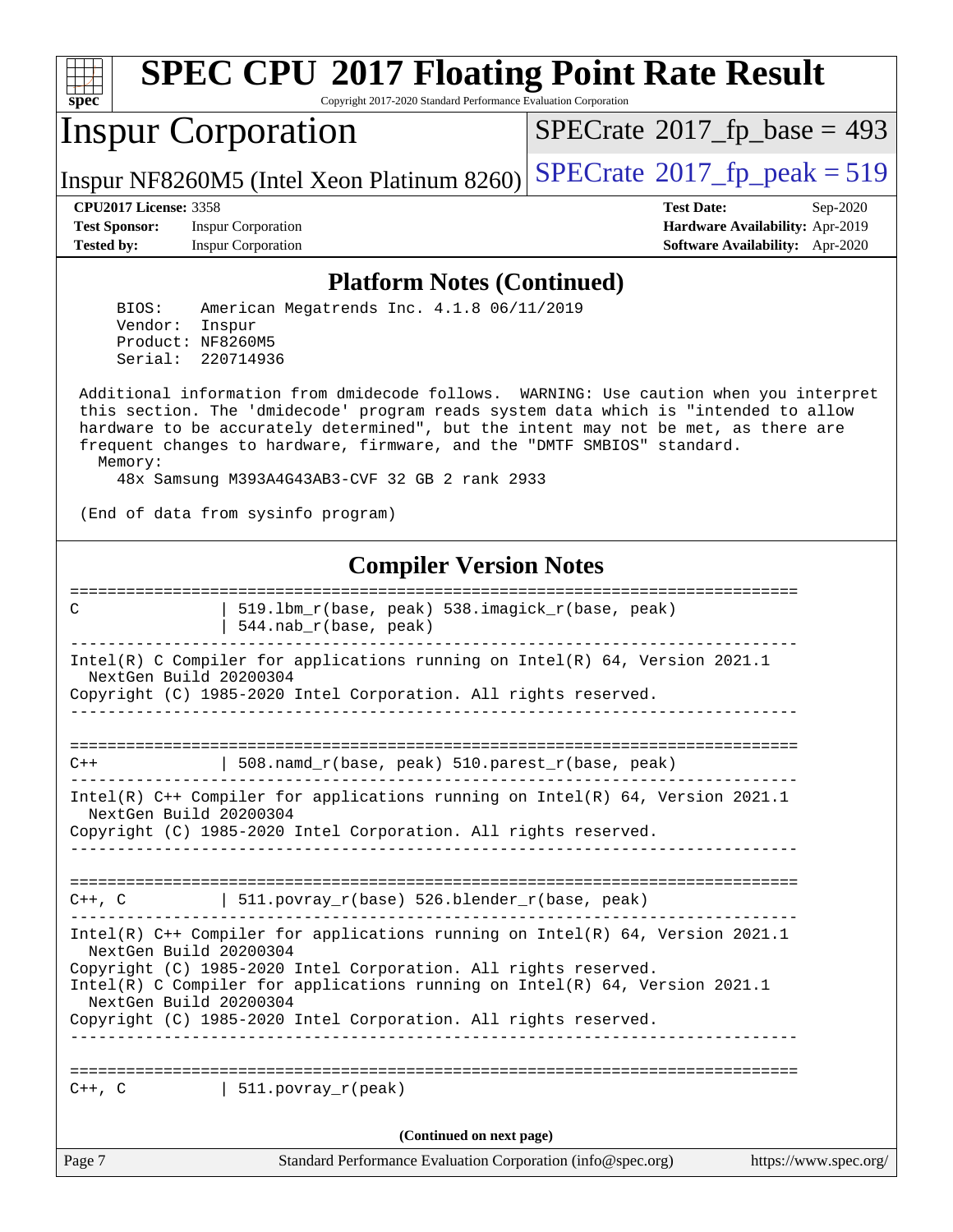

Copyright 2017-2020 Standard Performance Evaluation Corporation

# Inspur Corporation

 $SPECTate$ <sup>®</sup>[2017\\_fp\\_base =](http://www.spec.org/auto/cpu2017/Docs/result-fields.html#SPECrate2017fpbase) 493

Inspur NF8260M5 (Intel Xeon Platinum 8260) [SPECrate](http://www.spec.org/auto/cpu2017/Docs/result-fields.html#SPECrate2017fppeak)<sup>®</sup>[2017\\_fp\\_peak = 5](http://www.spec.org/auto/cpu2017/Docs/result-fields.html#SPECrate2017fppeak)19

**[Test Sponsor:](http://www.spec.org/auto/cpu2017/Docs/result-fields.html#TestSponsor)** Inspur Corporation **[Hardware Availability:](http://www.spec.org/auto/cpu2017/Docs/result-fields.html#HardwareAvailability)** Apr-2019

**[CPU2017 License:](http://www.spec.org/auto/cpu2017/Docs/result-fields.html#CPU2017License)** 3358 **[Test Date:](http://www.spec.org/auto/cpu2017/Docs/result-fields.html#TestDate)** Sep-2020 **[Tested by:](http://www.spec.org/auto/cpu2017/Docs/result-fields.html#Testedby)** Inspur Corporation **[Software Availability:](http://www.spec.org/auto/cpu2017/Docs/result-fields.html#SoftwareAvailability)** Apr-2020

#### **[Compiler Version Notes \(Continued\)](http://www.spec.org/auto/cpu2017/Docs/result-fields.html#CompilerVersionNotes)**

| 503.bwaves_r(base, peak) 549.fotonik3d_r(base, peak)<br>Fortran<br>(Continued on next page)                                                                                                                                                                                                           |  |
|-------------------------------------------------------------------------------------------------------------------------------------------------------------------------------------------------------------------------------------------------------------------------------------------------------|--|
|                                                                                                                                                                                                                                                                                                       |  |
|                                                                                                                                                                                                                                                                                                       |  |
| 64, Version 19.1.1.217 Build 20200306<br>Copyright (C) 1985-2020 Intel Corporation. All rights reserved.                                                                                                                                                                                              |  |
| Copyright (C) 1985-2020 Intel Corporation. All rights reserved.<br>$Intel(R)$ Fortran Intel(R) 64 Compiler for applications running on $Intel(R)$                                                                                                                                                     |  |
| Intel(R) C Compiler for applications running on Intel(R) $64$ , Version 2021.1<br>NextGen Build 20200304                                                                                                                                                                                              |  |
| Intel(R) $C++$ Compiler for applications running on Intel(R) 64, Version 2021.1<br>NextGen Build 20200304<br>Copyright (C) 1985-2020 Intel Corporation. All rights reserved.                                                                                                                          |  |
| $C++$ , C, Fortran   507.cactuBSSN_r(base, peak)                                                                                                                                                                                                                                                      |  |
| Copyright (C) 1985-2020 Intel Corporation. All rights reserved.                                                                                                                                                                                                                                       |  |
| Intel(R) $C++$ Intel(R) 64 Compiler for applications running on Intel(R) 64,<br>Version 19.1.1.217 Build 20200306<br>Copyright (C) 1985-2020 Intel Corporation. All rights reserved.<br>Intel(R) C Intel(R) 64 Compiler for applications running on Intel(R) 64,<br>Version 19.1.1.217 Build 20200306 |  |
| $C++$ , C   511.povray_r(peak)                                                                                                                                                                                                                                                                        |  |
|                                                                                                                                                                                                                                                                                                       |  |
| NextGen Build 20200304<br>Copyright (C) 1985-2020 Intel Corporation. All rights reserved.                                                                                                                                                                                                             |  |
| Copyright (C) 1985-2020 Intel Corporation. All rights reserved.<br>Intel(R) C Compiler for applications running on Intel(R) $64$ , Version 2021.1                                                                                                                                                     |  |
| Intel(R) C++ Compiler for applications running on Intel(R) 64, Version 2021.1<br>NextGen Build 20200304                                                                                                                                                                                               |  |
| $C++$ , C $\qquad$   511.povray_r(base) 526.blender_r(base, peak)                                                                                                                                                                                                                                     |  |
| Copyright (C) 1985-2020 Intel Corporation. All rights reserved.                                                                                                                                                                                                                                       |  |
| Copyright (C) 1985-2020 Intel Corporation. All rights reserved.<br>Intel(R) C Intel(R) 64 Compiler for applications running on Intel(R) 64,<br>Version 19.1.1.217 Build 20200306                                                                                                                      |  |
| Intel(R) $C++$ Intel(R) 64 Compiler for applications running on Intel(R) 64,<br>Version 19.1.1.217 Build 20200306                                                                                                                                                                                     |  |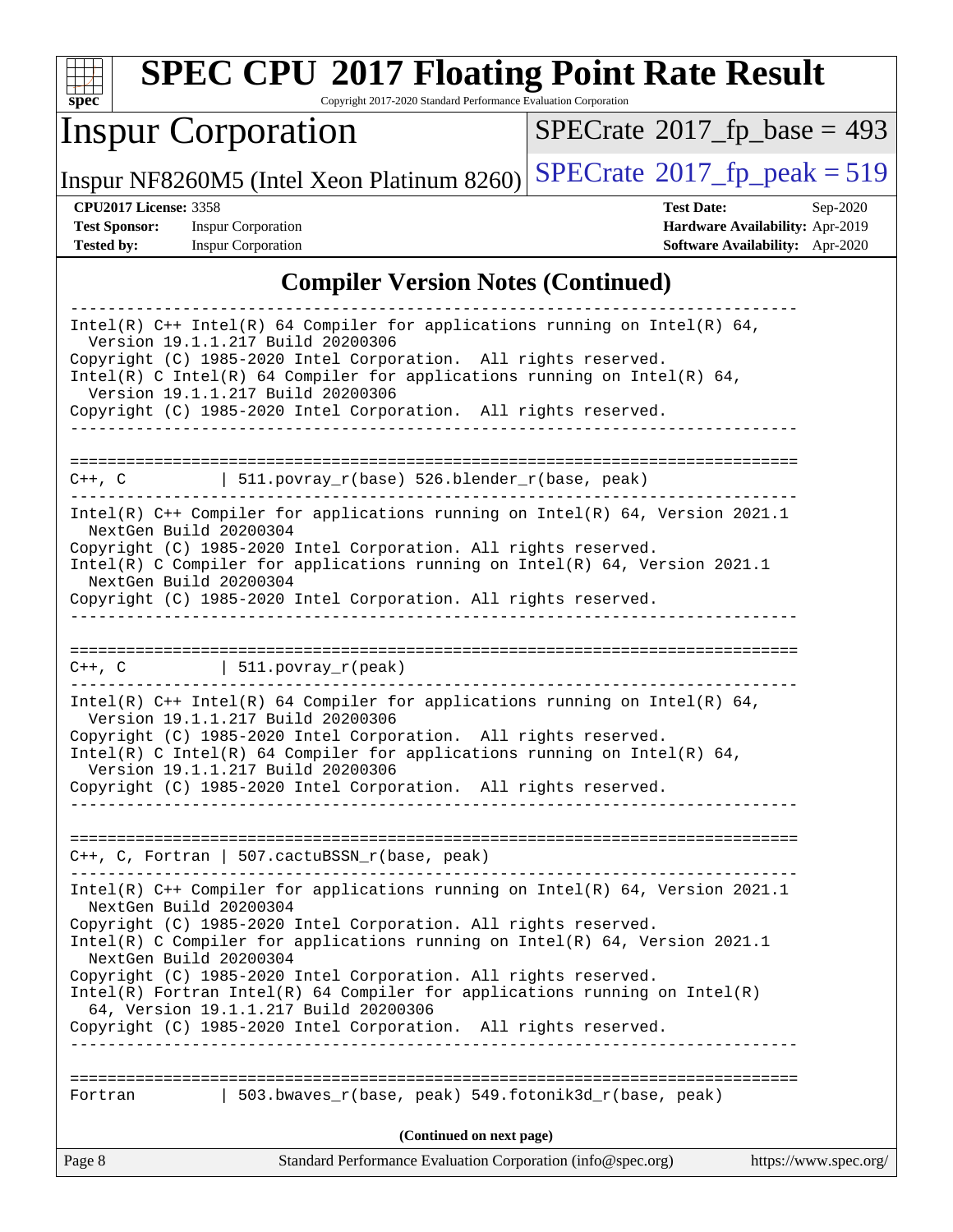| <b>SPEC CPU®2017 Floating Point Rate Result</b><br>spec<br>Copyright 2017-2020 Standard Performance Evaluation Corporation |                                            |                                            |          |  |  |
|----------------------------------------------------------------------------------------------------------------------------|--------------------------------------------|--------------------------------------------|----------|--|--|
|                                                                                                                            | <b>Inspur Corporation</b>                  | $SPECrate^{\circledast}2017$ _fp_base = 49 |          |  |  |
|                                                                                                                            | Inspur NF8260M5 (Intel Xeon Platinum 8260) | $SPECTate$ <sup>®</sup> 2017_fp_peak = 51  |          |  |  |
| <b>CPU2017 License: 3358</b>                                                                                               |                                            | <b>Test Date:</b>                          | Sep-2020 |  |  |
| <b>Test Sponsor:</b>                                                                                                       | <b>Inspur Corporation</b>                  | Hardware Availability: Apr-2019            |          |  |  |
| <b>Tested by:</b>                                                                                                          | <b>Inspur Corporation</b>                  | Software Availability: Apr-2020            |          |  |  |
|                                                                                                                            | <b>Compiler Version Notes (Continued)</b>  |                                            |          |  |  |

# **Floating Point Rate Result**

 $SPECTate@2017_fp\_base = 493$ 

**[Hardware Availability:](http://www.spec.org/auto/cpu2017/Docs/result-fields.html#HardwareAvailability)** Apr-2019 **[Software Availability:](http://www.spec.org/auto/cpu2017/Docs/result-fields.html#SoftwareAvailability)** Apr-2020 **Combine Version Notes (Continued)** 

|                                | 554.roms_r(base, peak)                                                                                                                                                                                                                                                                                                                                                       |                       |
|--------------------------------|------------------------------------------------------------------------------------------------------------------------------------------------------------------------------------------------------------------------------------------------------------------------------------------------------------------------------------------------------------------------------|-----------------------|
|                                | $Intel(R)$ Fortran Intel(R) 64 Compiler for applications running on Intel(R)<br>64, Version 19.1.1.217 Build 20200306<br>Copyright (C) 1985-2020 Intel Corporation. All rights reserved.<br>____________________________________                                                                                                                                             |                       |
|                                |                                                                                                                                                                                                                                                                                                                                                                              |                       |
|                                | Fortran, $C$   521.wrf_r(base) 527.cam4_r(base, peak)<br>__________________________________<br>__________________________                                                                                                                                                                                                                                                    |                       |
| NextGen Build 20200304         | $Intel(R)$ Fortran Intel(R) 64 Compiler for applications running on Intel(R)<br>64, Version 19.1.1.217 Build 20200306<br>Copyright (C) 1985-2020 Intel Corporation. All rights reserved.<br>Intel(R) C Compiler for applications running on $Intel(R) 64$ , Version 2021.1<br>Copyright (C) 1985-2020 Intel Corporation. All rights reserved.                                |                       |
|                                | Fortran, $C$   521.wrf_r(peak)                                                                                                                                                                                                                                                                                                                                               |                       |
|                                | $Intel(R)$ Fortran Intel(R) 64 Compiler for applications running on Intel(R)<br>64, Version 19.1.1.217 Build 20200306<br>Copyright (C) 1985-2020 Intel Corporation. All rights reserved.<br>Intel(R) C Intel(R) 64 Compiler for applications running on Intel(R) 64,<br>Version 19.1.1.217 Build 20200306<br>Copyright (C) 1985-2020 Intel Corporation. All rights reserved. |                       |
|                                | Fortran, $C$   521.wrf_r(base) 527.cam4_r(base, peak)                                                                                                                                                                                                                                                                                                                        |                       |
| NextGen Build 20200304         | $Intel(R)$ Fortran Intel(R) 64 Compiler for applications running on Intel(R)<br>64, Version 19.1.1.217 Build 20200306<br>Copyright (C) 1985-2020 Intel Corporation. All rights reserved.<br>Intel(R) C Compiler for applications running on Intel(R) 64, Version 2021.1<br>Copyright (C) 1985-2020 Intel Corporation. All rights reserved.                                   |                       |
| Fortran, $C$   521.wrf_r(peak) |                                                                                                                                                                                                                                                                                                                                                                              |                       |
|                                | $Intel(R)$ Fortran Intel(R) 64 Compiler for applications running on Intel(R)<br>64, Version 19.1.1.217 Build 20200306<br>Copyright (C) 1985-2020 Intel Corporation. All rights reserved.<br>Intel(R) C Intel(R) 64 Compiler for applications running on Intel(R) 64,                                                                                                         |                       |
|                                | (Continued on next page)                                                                                                                                                                                                                                                                                                                                                     |                       |
| Page 9                         | Standard Performance Evaluation Corporation (info@spec.org)                                                                                                                                                                                                                                                                                                                  | https://www.spec.org/ |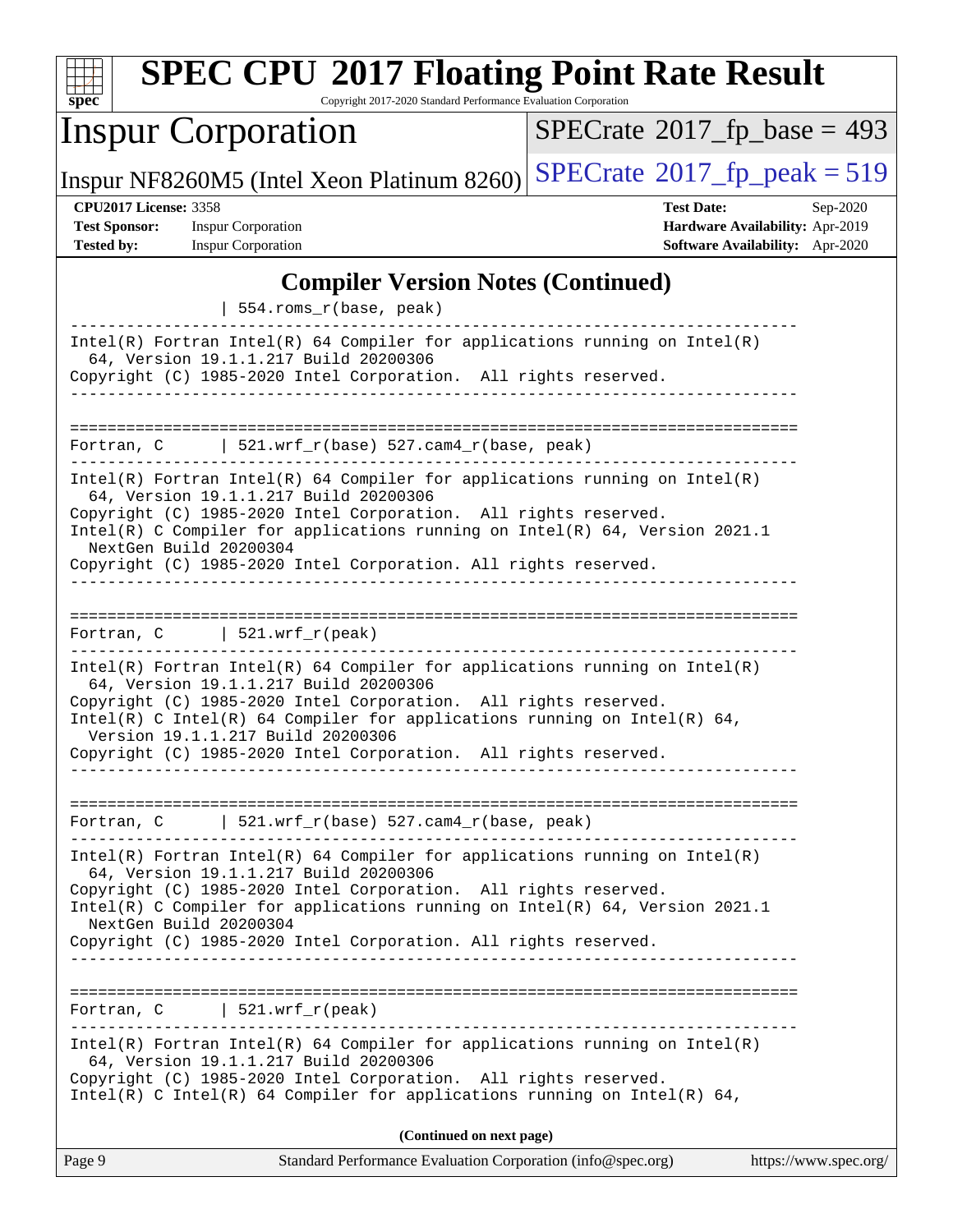

Copyright 2017-2020 Standard Performance Evaluation Corporation

### Inspur Corporation

 $SPECTate$ <sup>®</sup>[2017\\_fp\\_base =](http://www.spec.org/auto/cpu2017/Docs/result-fields.html#SPECrate2017fpbase) 493

Inspur NF8260M5 (Intel Xeon Platinum 8260) [SPECrate](http://www.spec.org/auto/cpu2017/Docs/result-fields.html#SPECrate2017fppeak)®2017\_fp\_peak =  $519$ 

**[Test Sponsor:](http://www.spec.org/auto/cpu2017/Docs/result-fields.html#TestSponsor)** Inspur Corporation **[Hardware Availability:](http://www.spec.org/auto/cpu2017/Docs/result-fields.html#HardwareAvailability)** Apr-2019 **[Tested by:](http://www.spec.org/auto/cpu2017/Docs/result-fields.html#Testedby)** Inspur Corporation **[Software Availability:](http://www.spec.org/auto/cpu2017/Docs/result-fields.html#SoftwareAvailability)** Apr-2020

**[CPU2017 License:](http://www.spec.org/auto/cpu2017/Docs/result-fields.html#CPU2017License)** 3358 **[Test Date:](http://www.spec.org/auto/cpu2017/Docs/result-fields.html#TestDate)** Sep-2020

#### **[Compiler Version Notes \(Continued\)](http://www.spec.org/auto/cpu2017/Docs/result-fields.html#CompilerVersionNotes)**

Version 19.1.1.217 Build 20200306

Copyright (C) 1985-2020 Intel Corporation. All rights reserved.

------------------------------------------------------------------------------

### **[Base Compiler Invocation](http://www.spec.org/auto/cpu2017/Docs/result-fields.html#BaseCompilerInvocation)**

[C benchmarks](http://www.spec.org/auto/cpu2017/Docs/result-fields.html#Cbenchmarks):

[icc](http://www.spec.org/cpu2017/results/res2020q4/cpu2017-20200928-24044.flags.html#user_CCbase_intel_icc_66fc1ee009f7361af1fbd72ca7dcefbb700085f36577c54f309893dd4ec40d12360134090235512931783d35fd58c0460139e722d5067c5574d8eaf2b3e37e92)

[C++ benchmarks:](http://www.spec.org/auto/cpu2017/Docs/result-fields.html#CXXbenchmarks) [icpc](http://www.spec.org/cpu2017/results/res2020q4/cpu2017-20200928-24044.flags.html#user_CXXbase_intel_icpc_c510b6838c7f56d33e37e94d029a35b4a7bccf4766a728ee175e80a419847e808290a9b78be685c44ab727ea267ec2f070ec5dc83b407c0218cded6866a35d07)

[Fortran benchmarks](http://www.spec.org/auto/cpu2017/Docs/result-fields.html#Fortranbenchmarks): [ifort](http://www.spec.org/cpu2017/results/res2020q4/cpu2017-20200928-24044.flags.html#user_FCbase_intel_ifort_8111460550e3ca792625aed983ce982f94888b8b503583aa7ba2b8303487b4d8a21a13e7191a45c5fd58ff318f48f9492884d4413fa793fd88dd292cad7027ca)

[Benchmarks using both Fortran and C](http://www.spec.org/auto/cpu2017/Docs/result-fields.html#BenchmarksusingbothFortranandC): [ifort](http://www.spec.org/cpu2017/results/res2020q4/cpu2017-20200928-24044.flags.html#user_CC_FCbase_intel_ifort_8111460550e3ca792625aed983ce982f94888b8b503583aa7ba2b8303487b4d8a21a13e7191a45c5fd58ff318f48f9492884d4413fa793fd88dd292cad7027ca) [icc](http://www.spec.org/cpu2017/results/res2020q4/cpu2017-20200928-24044.flags.html#user_CC_FCbase_intel_icc_66fc1ee009f7361af1fbd72ca7dcefbb700085f36577c54f309893dd4ec40d12360134090235512931783d35fd58c0460139e722d5067c5574d8eaf2b3e37e92)

[Benchmarks using both C and C++](http://www.spec.org/auto/cpu2017/Docs/result-fields.html#BenchmarksusingbothCandCXX): [icpc](http://www.spec.org/cpu2017/results/res2020q4/cpu2017-20200928-24044.flags.html#user_CC_CXXbase_intel_icpc_c510b6838c7f56d33e37e94d029a35b4a7bccf4766a728ee175e80a419847e808290a9b78be685c44ab727ea267ec2f070ec5dc83b407c0218cded6866a35d07) [icc](http://www.spec.org/cpu2017/results/res2020q4/cpu2017-20200928-24044.flags.html#user_CC_CXXbase_intel_icc_66fc1ee009f7361af1fbd72ca7dcefbb700085f36577c54f309893dd4ec40d12360134090235512931783d35fd58c0460139e722d5067c5574d8eaf2b3e37e92)

[Benchmarks using Fortran, C, and C++:](http://www.spec.org/auto/cpu2017/Docs/result-fields.html#BenchmarksusingFortranCandCXX) [icpc](http://www.spec.org/cpu2017/results/res2020q4/cpu2017-20200928-24044.flags.html#user_CC_CXX_FCbase_intel_icpc_c510b6838c7f56d33e37e94d029a35b4a7bccf4766a728ee175e80a419847e808290a9b78be685c44ab727ea267ec2f070ec5dc83b407c0218cded6866a35d07) [icc](http://www.spec.org/cpu2017/results/res2020q4/cpu2017-20200928-24044.flags.html#user_CC_CXX_FCbase_intel_icc_66fc1ee009f7361af1fbd72ca7dcefbb700085f36577c54f309893dd4ec40d12360134090235512931783d35fd58c0460139e722d5067c5574d8eaf2b3e37e92) [ifort](http://www.spec.org/cpu2017/results/res2020q4/cpu2017-20200928-24044.flags.html#user_CC_CXX_FCbase_intel_ifort_8111460550e3ca792625aed983ce982f94888b8b503583aa7ba2b8303487b4d8a21a13e7191a45c5fd58ff318f48f9492884d4413fa793fd88dd292cad7027ca)

## **[Base Portability Flags](http://www.spec.org/auto/cpu2017/Docs/result-fields.html#BasePortabilityFlags)**

 503.bwaves\_r: [-DSPEC\\_LP64](http://www.spec.org/cpu2017/results/res2020q4/cpu2017-20200928-24044.flags.html#suite_basePORTABILITY503_bwaves_r_DSPEC_LP64) 507.cactuBSSN\_r: [-DSPEC\\_LP64](http://www.spec.org/cpu2017/results/res2020q4/cpu2017-20200928-24044.flags.html#suite_basePORTABILITY507_cactuBSSN_r_DSPEC_LP64) 508.namd\_r: [-DSPEC\\_LP64](http://www.spec.org/cpu2017/results/res2020q4/cpu2017-20200928-24044.flags.html#suite_basePORTABILITY508_namd_r_DSPEC_LP64) 510.parest\_r: [-DSPEC\\_LP64](http://www.spec.org/cpu2017/results/res2020q4/cpu2017-20200928-24044.flags.html#suite_basePORTABILITY510_parest_r_DSPEC_LP64) 511.povray\_r: [-DSPEC\\_LP64](http://www.spec.org/cpu2017/results/res2020q4/cpu2017-20200928-24044.flags.html#suite_basePORTABILITY511_povray_r_DSPEC_LP64) 519.lbm\_r: [-DSPEC\\_LP64](http://www.spec.org/cpu2017/results/res2020q4/cpu2017-20200928-24044.flags.html#suite_basePORTABILITY519_lbm_r_DSPEC_LP64) 521.wrf\_r: [-DSPEC\\_LP64](http://www.spec.org/cpu2017/results/res2020q4/cpu2017-20200928-24044.flags.html#suite_basePORTABILITY521_wrf_r_DSPEC_LP64) [-DSPEC\\_CASE\\_FLAG](http://www.spec.org/cpu2017/results/res2020q4/cpu2017-20200928-24044.flags.html#b521.wrf_r_baseCPORTABILITY_DSPEC_CASE_FLAG) [-convert big\\_endian](http://www.spec.org/cpu2017/results/res2020q4/cpu2017-20200928-24044.flags.html#user_baseFPORTABILITY521_wrf_r_convert_big_endian_c3194028bc08c63ac5d04de18c48ce6d347e4e562e8892b8bdbdc0214820426deb8554edfa529a3fb25a586e65a3d812c835984020483e7e73212c4d31a38223) 526.blender\_r: [-DSPEC\\_LP64](http://www.spec.org/cpu2017/results/res2020q4/cpu2017-20200928-24044.flags.html#suite_basePORTABILITY526_blender_r_DSPEC_LP64) [-DSPEC\\_LINUX](http://www.spec.org/cpu2017/results/res2020q4/cpu2017-20200928-24044.flags.html#b526.blender_r_baseCPORTABILITY_DSPEC_LINUX) [-funsigned-char](http://www.spec.org/cpu2017/results/res2020q4/cpu2017-20200928-24044.flags.html#user_baseCPORTABILITY526_blender_r_force_uchar_40c60f00ab013830e2dd6774aeded3ff59883ba5a1fc5fc14077f794d777847726e2a5858cbc7672e36e1b067e7e5c1d9a74f7176df07886a243d7cc18edfe67) 527.cam4\_r: [-DSPEC\\_LP64](http://www.spec.org/cpu2017/results/res2020q4/cpu2017-20200928-24044.flags.html#suite_basePORTABILITY527_cam4_r_DSPEC_LP64) [-DSPEC\\_CASE\\_FLAG](http://www.spec.org/cpu2017/results/res2020q4/cpu2017-20200928-24044.flags.html#b527.cam4_r_baseCPORTABILITY_DSPEC_CASE_FLAG) 538.imagick\_r: [-DSPEC\\_LP64](http://www.spec.org/cpu2017/results/res2020q4/cpu2017-20200928-24044.flags.html#suite_basePORTABILITY538_imagick_r_DSPEC_LP64) 544.nab\_r: [-DSPEC\\_LP64](http://www.spec.org/cpu2017/results/res2020q4/cpu2017-20200928-24044.flags.html#suite_basePORTABILITY544_nab_r_DSPEC_LP64) 549.fotonik3d\_r: [-DSPEC\\_LP64](http://www.spec.org/cpu2017/results/res2020q4/cpu2017-20200928-24044.flags.html#suite_basePORTABILITY549_fotonik3d_r_DSPEC_LP64) 554.roms\_r: [-DSPEC\\_LP64](http://www.spec.org/cpu2017/results/res2020q4/cpu2017-20200928-24044.flags.html#suite_basePORTABILITY554_roms_r_DSPEC_LP64)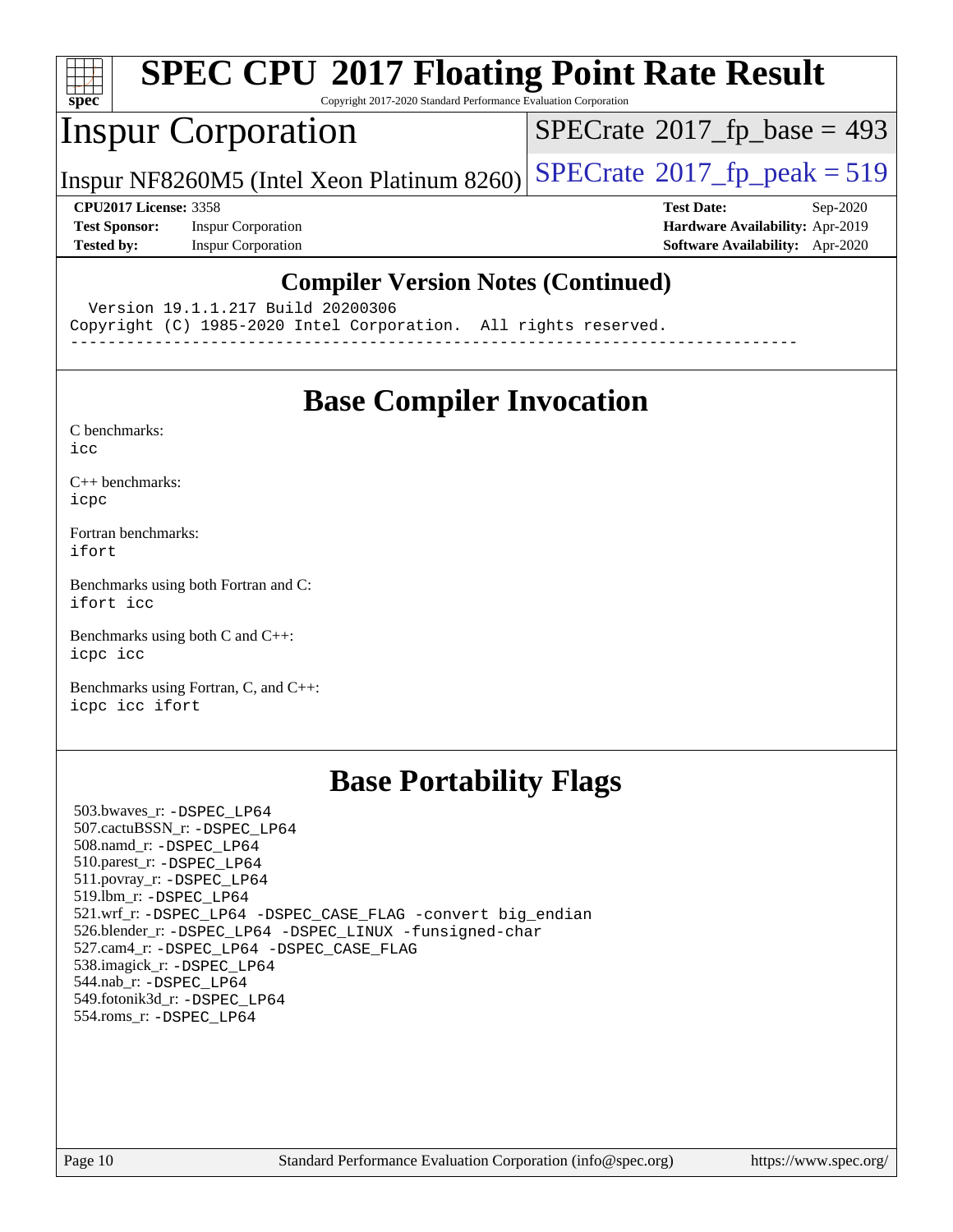| S<br>оe |  |  |  |  |  |  |
|---------|--|--|--|--|--|--|

Copyright 2017-2020 Standard Performance Evaluation Corporation

## Inspur Corporation

 $SPECTate$ <sup>®</sup>[2017\\_fp\\_base =](http://www.spec.org/auto/cpu2017/Docs/result-fields.html#SPECrate2017fpbase) 493

Inspur NF8260M5 (Intel Xeon Platinum 8260) [SPECrate](http://www.spec.org/auto/cpu2017/Docs/result-fields.html#SPECrate2017fppeak)<sup>®</sup>[2017\\_fp\\_peak = 5](http://www.spec.org/auto/cpu2017/Docs/result-fields.html#SPECrate2017fppeak)19

**[Test Sponsor:](http://www.spec.org/auto/cpu2017/Docs/result-fields.html#TestSponsor)** Inspur Corporation **[Hardware Availability:](http://www.spec.org/auto/cpu2017/Docs/result-fields.html#HardwareAvailability)** Apr-2019 **[Tested by:](http://www.spec.org/auto/cpu2017/Docs/result-fields.html#Testedby)** Inspur Corporation **[Software Availability:](http://www.spec.org/auto/cpu2017/Docs/result-fields.html#SoftwareAvailability)** Apr-2020

**[CPU2017 License:](http://www.spec.org/auto/cpu2017/Docs/result-fields.html#CPU2017License)** 3358 **[Test Date:](http://www.spec.org/auto/cpu2017/Docs/result-fields.html#TestDate)** Sep-2020

### **[Base Optimization Flags](http://www.spec.org/auto/cpu2017/Docs/result-fields.html#BaseOptimizationFlags)**

#### [C benchmarks](http://www.spec.org/auto/cpu2017/Docs/result-fields.html#Cbenchmarks):

[-m64](http://www.spec.org/cpu2017/results/res2020q4/cpu2017-20200928-24044.flags.html#user_CCbase_m64-icc) [-qnextgen](http://www.spec.org/cpu2017/results/res2020q4/cpu2017-20200928-24044.flags.html#user_CCbase_f-qnextgen) [-std=c11](http://www.spec.org/cpu2017/results/res2020q4/cpu2017-20200928-24044.flags.html#user_CCbase_std-icc-std_0e1c27790398a4642dfca32ffe6c27b5796f9c2d2676156f2e42c9c44eaad0c049b1cdb667a270c34d979996257aeb8fc440bfb01818dbc9357bd9d174cb8524) [-Wl,-plugin-opt=-x86-branches-within-32B-boundaries](http://www.spec.org/cpu2017/results/res2020q4/cpu2017-20200928-24044.flags.html#user_CCbase_f-x86-branches-within-32B-boundaries_0098b4e4317ae60947b7b728078a624952a08ac37a3c797dfb4ffeb399e0c61a9dd0f2f44ce917e9361fb9076ccb15e7824594512dd315205382d84209e912f3) [-Wl,-z,muldefs](http://www.spec.org/cpu2017/results/res2020q4/cpu2017-20200928-24044.flags.html#user_CCbase_link_force_multiple1_b4cbdb97b34bdee9ceefcfe54f4c8ea74255f0b02a4b23e853cdb0e18eb4525ac79b5a88067c842dd0ee6996c24547a27a4b99331201badda8798ef8a743f577) [-fuse-ld=gold](http://www.spec.org/cpu2017/results/res2020q4/cpu2017-20200928-24044.flags.html#user_CCbase_f-fuse-ld_920b3586e2b8c6e0748b9c84fa9b744736ba725a32cab14ad8f3d4ad28eecb2f59d1144823d2e17006539a88734fe1fc08fc3035f7676166309105a78aaabc32) [-xCORE-AVX2](http://www.spec.org/cpu2017/results/res2020q4/cpu2017-20200928-24044.flags.html#user_CCbase_f-xCORE-AVX2) [-Ofast](http://www.spec.org/cpu2017/results/res2020q4/cpu2017-20200928-24044.flags.html#user_CCbase_f-Ofast) [-ffast-math](http://www.spec.org/cpu2017/results/res2020q4/cpu2017-20200928-24044.flags.html#user_CCbase_f-ffast-math) [-flto](http://www.spec.org/cpu2017/results/res2020q4/cpu2017-20200928-24044.flags.html#user_CCbase_f-flto) [-mfpmath=sse](http://www.spec.org/cpu2017/results/res2020q4/cpu2017-20200928-24044.flags.html#user_CCbase_f-mfpmath_70eb8fac26bde974f8ab713bc9086c5621c0b8d2f6c86f38af0bd7062540daf19db5f3a066d8c6684be05d84c9b6322eb3b5be6619d967835195b93d6c02afa1) [-funroll-loops](http://www.spec.org/cpu2017/results/res2020q4/cpu2017-20200928-24044.flags.html#user_CCbase_f-funroll-loops) [-qopt-mem-layout-trans=4](http://www.spec.org/cpu2017/results/res2020q4/cpu2017-20200928-24044.flags.html#user_CCbase_f-qopt-mem-layout-trans_fa39e755916c150a61361b7846f310bcdf6f04e385ef281cadf3647acec3f0ae266d1a1d22d972a7087a248fd4e6ca390a3634700869573d231a252c784941a8) [-L/usr/local/jemalloc64-5.0.1/lib](http://www.spec.org/cpu2017/results/res2020q4/cpu2017-20200928-24044.flags.html#user_CCbase_jemalloc_link_path64_1_cc289568b1a6c0fd3b62c91b824c27fcb5af5e8098e6ad028160d21144ef1b8aef3170d2acf0bee98a8da324cfe4f67d0a3d0c4cc4673d993d694dc2a0df248b) [-ljemalloc](http://www.spec.org/cpu2017/results/res2020q4/cpu2017-20200928-24044.flags.html#user_CCbase_jemalloc_link_lib_d1249b907c500fa1c0672f44f562e3d0f79738ae9e3c4a9c376d49f265a04b9c99b167ecedbf6711b3085be911c67ff61f150a17b3472be731631ba4d0471706) [C++ benchmarks](http://www.spec.org/auto/cpu2017/Docs/result-fields.html#CXXbenchmarks): [-m64](http://www.spec.org/cpu2017/results/res2020q4/cpu2017-20200928-24044.flags.html#user_CXXbase_m64-icc) [-qnextgen](http://www.spec.org/cpu2017/results/res2020q4/cpu2017-20200928-24044.flags.html#user_CXXbase_f-qnextgen) [-Wl,-plugin-opt=-x86-branches-within-32B-boundaries](http://www.spec.org/cpu2017/results/res2020q4/cpu2017-20200928-24044.flags.html#user_CXXbase_f-x86-branches-within-32B-boundaries_0098b4e4317ae60947b7b728078a624952a08ac37a3c797dfb4ffeb399e0c61a9dd0f2f44ce917e9361fb9076ccb15e7824594512dd315205382d84209e912f3) [-Wl,-z,muldefs](http://www.spec.org/cpu2017/results/res2020q4/cpu2017-20200928-24044.flags.html#user_CXXbase_link_force_multiple1_b4cbdb97b34bdee9ceefcfe54f4c8ea74255f0b02a4b23e853cdb0e18eb4525ac79b5a88067c842dd0ee6996c24547a27a4b99331201badda8798ef8a743f577) [-fuse-ld=gold](http://www.spec.org/cpu2017/results/res2020q4/cpu2017-20200928-24044.flags.html#user_CXXbase_f-fuse-ld_920b3586e2b8c6e0748b9c84fa9b744736ba725a32cab14ad8f3d4ad28eecb2f59d1144823d2e17006539a88734fe1fc08fc3035f7676166309105a78aaabc32) [-xCORE-AVX2](http://www.spec.org/cpu2017/results/res2020q4/cpu2017-20200928-24044.flags.html#user_CXXbase_f-xCORE-AVX2) [-Ofast](http://www.spec.org/cpu2017/results/res2020q4/cpu2017-20200928-24044.flags.html#user_CXXbase_f-Ofast) [-ffast-math](http://www.spec.org/cpu2017/results/res2020q4/cpu2017-20200928-24044.flags.html#user_CXXbase_f-ffast-math) [-flto](http://www.spec.org/cpu2017/results/res2020q4/cpu2017-20200928-24044.flags.html#user_CXXbase_f-flto) [-mfpmath=sse](http://www.spec.org/cpu2017/results/res2020q4/cpu2017-20200928-24044.flags.html#user_CXXbase_f-mfpmath_70eb8fac26bde974f8ab713bc9086c5621c0b8d2f6c86f38af0bd7062540daf19db5f3a066d8c6684be05d84c9b6322eb3b5be6619d967835195b93d6c02afa1) [-funroll-loops](http://www.spec.org/cpu2017/results/res2020q4/cpu2017-20200928-24044.flags.html#user_CXXbase_f-funroll-loops) [-qopt-mem-layout-trans=4](http://www.spec.org/cpu2017/results/res2020q4/cpu2017-20200928-24044.flags.html#user_CXXbase_f-qopt-mem-layout-trans_fa39e755916c150a61361b7846f310bcdf6f04e385ef281cadf3647acec3f0ae266d1a1d22d972a7087a248fd4e6ca390a3634700869573d231a252c784941a8) [-L/usr/local/jemalloc64-5.0.1/lib](http://www.spec.org/cpu2017/results/res2020q4/cpu2017-20200928-24044.flags.html#user_CXXbase_jemalloc_link_path64_1_cc289568b1a6c0fd3b62c91b824c27fcb5af5e8098e6ad028160d21144ef1b8aef3170d2acf0bee98a8da324cfe4f67d0a3d0c4cc4673d993d694dc2a0df248b) [-ljemalloc](http://www.spec.org/cpu2017/results/res2020q4/cpu2017-20200928-24044.flags.html#user_CXXbase_jemalloc_link_lib_d1249b907c500fa1c0672f44f562e3d0f79738ae9e3c4a9c376d49f265a04b9c99b167ecedbf6711b3085be911c67ff61f150a17b3472be731631ba4d0471706) [Fortran benchmarks:](http://www.spec.org/auto/cpu2017/Docs/result-fields.html#Fortranbenchmarks) [-m64](http://www.spec.org/cpu2017/results/res2020q4/cpu2017-20200928-24044.flags.html#user_FCbase_m64-icc) [-Wl,-plugin-opt=-x86-branches-within-32B-boundaries](http://www.spec.org/cpu2017/results/res2020q4/cpu2017-20200928-24044.flags.html#user_FCbase_f-x86-branches-within-32B-boundaries_0098b4e4317ae60947b7b728078a624952a08ac37a3c797dfb4ffeb399e0c61a9dd0f2f44ce917e9361fb9076ccb15e7824594512dd315205382d84209e912f3) [-Wl,-z,muldefs](http://www.spec.org/cpu2017/results/res2020q4/cpu2017-20200928-24044.flags.html#user_FCbase_link_force_multiple1_b4cbdb97b34bdee9ceefcfe54f4c8ea74255f0b02a4b23e853cdb0e18eb4525ac79b5a88067c842dd0ee6996c24547a27a4b99331201badda8798ef8a743f577) [-fuse-ld=gold](http://www.spec.org/cpu2017/results/res2020q4/cpu2017-20200928-24044.flags.html#user_FCbase_f-fuse-ld_920b3586e2b8c6e0748b9c84fa9b744736ba725a32cab14ad8f3d4ad28eecb2f59d1144823d2e17006539a88734fe1fc08fc3035f7676166309105a78aaabc32) [-xCORE-AVX2](http://www.spec.org/cpu2017/results/res2020q4/cpu2017-20200928-24044.flags.html#user_FCbase_f-xCORE-AVX2) [-O3](http://www.spec.org/cpu2017/results/res2020q4/cpu2017-20200928-24044.flags.html#user_FCbase_f-O3) [-ipo](http://www.spec.org/cpu2017/results/res2020q4/cpu2017-20200928-24044.flags.html#user_FCbase_f-ipo) [-no-prec-div](http://www.spec.org/cpu2017/results/res2020q4/cpu2017-20200928-24044.flags.html#user_FCbase_f-no-prec-div) [-qopt-prefetch](http://www.spec.org/cpu2017/results/res2020q4/cpu2017-20200928-24044.flags.html#user_FCbase_f-qopt-prefetch) [-ffinite-math-only](http://www.spec.org/cpu2017/results/res2020q4/cpu2017-20200928-24044.flags.html#user_FCbase_f_finite_math_only_cb91587bd2077682c4b38af759c288ed7c732db004271a9512da14a4f8007909a5f1427ecbf1a0fb78ff2a814402c6114ac565ca162485bbcae155b5e4258871) [-qopt-multiple-gather-scatter-by-shuffles](http://www.spec.org/cpu2017/results/res2020q4/cpu2017-20200928-24044.flags.html#user_FCbase_f-qopt-multiple-gather-scatter-by-shuffles) [-qopt-mem-layout-trans=4](http://www.spec.org/cpu2017/results/res2020q4/cpu2017-20200928-24044.flags.html#user_FCbase_f-qopt-mem-layout-trans_fa39e755916c150a61361b7846f310bcdf6f04e385ef281cadf3647acec3f0ae266d1a1d22d972a7087a248fd4e6ca390a3634700869573d231a252c784941a8) [-nostandard-realloc-lhs](http://www.spec.org/cpu2017/results/res2020q4/cpu2017-20200928-24044.flags.html#user_FCbase_f_2003_std_realloc_82b4557e90729c0f113870c07e44d33d6f5a304b4f63d4c15d2d0f1fab99f5daaed73bdb9275d9ae411527f28b936061aa8b9c8f2d63842963b95c9dd6426b8a) [-align array32byte](http://www.spec.org/cpu2017/results/res2020q4/cpu2017-20200928-24044.flags.html#user_FCbase_align_array32byte_b982fe038af199962ba9a80c053b8342c548c85b40b8e86eb3cc33dee0d7986a4af373ac2d51c3f7cf710a18d62fdce2948f201cd044323541f22fc0fffc51b6) [-auto](http://www.spec.org/cpu2017/results/res2020q4/cpu2017-20200928-24044.flags.html#user_FCbase_f-auto) [-mbranches-within-32B-boundaries](http://www.spec.org/cpu2017/results/res2020q4/cpu2017-20200928-24044.flags.html#user_FCbase_f-mbranches-within-32B-boundaries) [-L/usr/local/jemalloc64-5.0.1/lib](http://www.spec.org/cpu2017/results/res2020q4/cpu2017-20200928-24044.flags.html#user_FCbase_jemalloc_link_path64_1_cc289568b1a6c0fd3b62c91b824c27fcb5af5e8098e6ad028160d21144ef1b8aef3170d2acf0bee98a8da324cfe4f67d0a3d0c4cc4673d993d694dc2a0df248b) [-ljemalloc](http://www.spec.org/cpu2017/results/res2020q4/cpu2017-20200928-24044.flags.html#user_FCbase_jemalloc_link_lib_d1249b907c500fa1c0672f44f562e3d0f79738ae9e3c4a9c376d49f265a04b9c99b167ecedbf6711b3085be911c67ff61f150a17b3472be731631ba4d0471706) [Benchmarks using both Fortran and C](http://www.spec.org/auto/cpu2017/Docs/result-fields.html#BenchmarksusingbothFortranandC): [-m64](http://www.spec.org/cpu2017/results/res2020q4/cpu2017-20200928-24044.flags.html#user_CC_FCbase_m64-icc) [-qnextgen](http://www.spec.org/cpu2017/results/res2020q4/cpu2017-20200928-24044.flags.html#user_CC_FCbase_f-qnextgen) [-std=c11](http://www.spec.org/cpu2017/results/res2020q4/cpu2017-20200928-24044.flags.html#user_CC_FCbase_std-icc-std_0e1c27790398a4642dfca32ffe6c27b5796f9c2d2676156f2e42c9c44eaad0c049b1cdb667a270c34d979996257aeb8fc440bfb01818dbc9357bd9d174cb8524) [-Wl,-plugin-opt=-x86-branches-within-32B-boundaries](http://www.spec.org/cpu2017/results/res2020q4/cpu2017-20200928-24044.flags.html#user_CC_FCbase_f-x86-branches-within-32B-boundaries_0098b4e4317ae60947b7b728078a624952a08ac37a3c797dfb4ffeb399e0c61a9dd0f2f44ce917e9361fb9076ccb15e7824594512dd315205382d84209e912f3) [-Wl,-z,muldefs](http://www.spec.org/cpu2017/results/res2020q4/cpu2017-20200928-24044.flags.html#user_CC_FCbase_link_force_multiple1_b4cbdb97b34bdee9ceefcfe54f4c8ea74255f0b02a4b23e853cdb0e18eb4525ac79b5a88067c842dd0ee6996c24547a27a4b99331201badda8798ef8a743f577) [-fuse-ld=gold](http://www.spec.org/cpu2017/results/res2020q4/cpu2017-20200928-24044.flags.html#user_CC_FCbase_f-fuse-ld_920b3586e2b8c6e0748b9c84fa9b744736ba725a32cab14ad8f3d4ad28eecb2f59d1144823d2e17006539a88734fe1fc08fc3035f7676166309105a78aaabc32) [-xCORE-AVX2](http://www.spec.org/cpu2017/results/res2020q4/cpu2017-20200928-24044.flags.html#user_CC_FCbase_f-xCORE-AVX2) [-Ofast](http://www.spec.org/cpu2017/results/res2020q4/cpu2017-20200928-24044.flags.html#user_CC_FCbase_f-Ofast) [-ffast-math](http://www.spec.org/cpu2017/results/res2020q4/cpu2017-20200928-24044.flags.html#user_CC_FCbase_f-ffast-math) [-flto](http://www.spec.org/cpu2017/results/res2020q4/cpu2017-20200928-24044.flags.html#user_CC_FCbase_f-flto) [-mfpmath=sse](http://www.spec.org/cpu2017/results/res2020q4/cpu2017-20200928-24044.flags.html#user_CC_FCbase_f-mfpmath_70eb8fac26bde974f8ab713bc9086c5621c0b8d2f6c86f38af0bd7062540daf19db5f3a066d8c6684be05d84c9b6322eb3b5be6619d967835195b93d6c02afa1) [-funroll-loops](http://www.spec.org/cpu2017/results/res2020q4/cpu2017-20200928-24044.flags.html#user_CC_FCbase_f-funroll-loops) [-qopt-mem-layout-trans=4](http://www.spec.org/cpu2017/results/res2020q4/cpu2017-20200928-24044.flags.html#user_CC_FCbase_f-qopt-mem-layout-trans_fa39e755916c150a61361b7846f310bcdf6f04e385ef281cadf3647acec3f0ae266d1a1d22d972a7087a248fd4e6ca390a3634700869573d231a252c784941a8) [-O3](http://www.spec.org/cpu2017/results/res2020q4/cpu2017-20200928-24044.flags.html#user_CC_FCbase_f-O3) [-ipo](http://www.spec.org/cpu2017/results/res2020q4/cpu2017-20200928-24044.flags.html#user_CC_FCbase_f-ipo) [-no-prec-div](http://www.spec.org/cpu2017/results/res2020q4/cpu2017-20200928-24044.flags.html#user_CC_FCbase_f-no-prec-div) [-qopt-prefetch](http://www.spec.org/cpu2017/results/res2020q4/cpu2017-20200928-24044.flags.html#user_CC_FCbase_f-qopt-prefetch) [-ffinite-math-only](http://www.spec.org/cpu2017/results/res2020q4/cpu2017-20200928-24044.flags.html#user_CC_FCbase_f_finite_math_only_cb91587bd2077682c4b38af759c288ed7c732db004271a9512da14a4f8007909a5f1427ecbf1a0fb78ff2a814402c6114ac565ca162485bbcae155b5e4258871) [-qopt-multiple-gather-scatter-by-shuffles](http://www.spec.org/cpu2017/results/res2020q4/cpu2017-20200928-24044.flags.html#user_CC_FCbase_f-qopt-multiple-gather-scatter-by-shuffles) [-nostandard-realloc-lhs](http://www.spec.org/cpu2017/results/res2020q4/cpu2017-20200928-24044.flags.html#user_CC_FCbase_f_2003_std_realloc_82b4557e90729c0f113870c07e44d33d6f5a304b4f63d4c15d2d0f1fab99f5daaed73bdb9275d9ae411527f28b936061aa8b9c8f2d63842963b95c9dd6426b8a) [-align array32byte](http://www.spec.org/cpu2017/results/res2020q4/cpu2017-20200928-24044.flags.html#user_CC_FCbase_align_array32byte_b982fe038af199962ba9a80c053b8342c548c85b40b8e86eb3cc33dee0d7986a4af373ac2d51c3f7cf710a18d62fdce2948f201cd044323541f22fc0fffc51b6) [-auto](http://www.spec.org/cpu2017/results/res2020q4/cpu2017-20200928-24044.flags.html#user_CC_FCbase_f-auto) [-mbranches-within-32B-boundaries](http://www.spec.org/cpu2017/results/res2020q4/cpu2017-20200928-24044.flags.html#user_CC_FCbase_f-mbranches-within-32B-boundaries) [-L/usr/local/jemalloc64-5.0.1/lib](http://www.spec.org/cpu2017/results/res2020q4/cpu2017-20200928-24044.flags.html#user_CC_FCbase_jemalloc_link_path64_1_cc289568b1a6c0fd3b62c91b824c27fcb5af5e8098e6ad028160d21144ef1b8aef3170d2acf0bee98a8da324cfe4f67d0a3d0c4cc4673d993d694dc2a0df248b) [-ljemalloc](http://www.spec.org/cpu2017/results/res2020q4/cpu2017-20200928-24044.flags.html#user_CC_FCbase_jemalloc_link_lib_d1249b907c500fa1c0672f44f562e3d0f79738ae9e3c4a9c376d49f265a04b9c99b167ecedbf6711b3085be911c67ff61f150a17b3472be731631ba4d0471706) [Benchmarks using both C and C++:](http://www.spec.org/auto/cpu2017/Docs/result-fields.html#BenchmarksusingbothCandCXX) [-m64](http://www.spec.org/cpu2017/results/res2020q4/cpu2017-20200928-24044.flags.html#user_CC_CXXbase_m64-icc) [-qnextgen](http://www.spec.org/cpu2017/results/res2020q4/cpu2017-20200928-24044.flags.html#user_CC_CXXbase_f-qnextgen) [-std=c11](http://www.spec.org/cpu2017/results/res2020q4/cpu2017-20200928-24044.flags.html#user_CC_CXXbase_std-icc-std_0e1c27790398a4642dfca32ffe6c27b5796f9c2d2676156f2e42c9c44eaad0c049b1cdb667a270c34d979996257aeb8fc440bfb01818dbc9357bd9d174cb8524) [-Wl,-plugin-opt=-x86-branches-within-32B-boundaries](http://www.spec.org/cpu2017/results/res2020q4/cpu2017-20200928-24044.flags.html#user_CC_CXXbase_f-x86-branches-within-32B-boundaries_0098b4e4317ae60947b7b728078a624952a08ac37a3c797dfb4ffeb399e0c61a9dd0f2f44ce917e9361fb9076ccb15e7824594512dd315205382d84209e912f3) [-Wl,-z,muldefs](http://www.spec.org/cpu2017/results/res2020q4/cpu2017-20200928-24044.flags.html#user_CC_CXXbase_link_force_multiple1_b4cbdb97b34bdee9ceefcfe54f4c8ea74255f0b02a4b23e853cdb0e18eb4525ac79b5a88067c842dd0ee6996c24547a27a4b99331201badda8798ef8a743f577) [-fuse-ld=gold](http://www.spec.org/cpu2017/results/res2020q4/cpu2017-20200928-24044.flags.html#user_CC_CXXbase_f-fuse-ld_920b3586e2b8c6e0748b9c84fa9b744736ba725a32cab14ad8f3d4ad28eecb2f59d1144823d2e17006539a88734fe1fc08fc3035f7676166309105a78aaabc32) [-xCORE-AVX2](http://www.spec.org/cpu2017/results/res2020q4/cpu2017-20200928-24044.flags.html#user_CC_CXXbase_f-xCORE-AVX2) [-Ofast](http://www.spec.org/cpu2017/results/res2020q4/cpu2017-20200928-24044.flags.html#user_CC_CXXbase_f-Ofast) [-ffast-math](http://www.spec.org/cpu2017/results/res2020q4/cpu2017-20200928-24044.flags.html#user_CC_CXXbase_f-ffast-math) [-flto](http://www.spec.org/cpu2017/results/res2020q4/cpu2017-20200928-24044.flags.html#user_CC_CXXbase_f-flto) [-mfpmath=sse](http://www.spec.org/cpu2017/results/res2020q4/cpu2017-20200928-24044.flags.html#user_CC_CXXbase_f-mfpmath_70eb8fac26bde974f8ab713bc9086c5621c0b8d2f6c86f38af0bd7062540daf19db5f3a066d8c6684be05d84c9b6322eb3b5be6619d967835195b93d6c02afa1) [-funroll-loops](http://www.spec.org/cpu2017/results/res2020q4/cpu2017-20200928-24044.flags.html#user_CC_CXXbase_f-funroll-loops) [-qopt-mem-layout-trans=4](http://www.spec.org/cpu2017/results/res2020q4/cpu2017-20200928-24044.flags.html#user_CC_CXXbase_f-qopt-mem-layout-trans_fa39e755916c150a61361b7846f310bcdf6f04e385ef281cadf3647acec3f0ae266d1a1d22d972a7087a248fd4e6ca390a3634700869573d231a252c784941a8) [-L/usr/local/jemalloc64-5.0.1/lib](http://www.spec.org/cpu2017/results/res2020q4/cpu2017-20200928-24044.flags.html#user_CC_CXXbase_jemalloc_link_path64_1_cc289568b1a6c0fd3b62c91b824c27fcb5af5e8098e6ad028160d21144ef1b8aef3170d2acf0bee98a8da324cfe4f67d0a3d0c4cc4673d993d694dc2a0df248b) [-ljemalloc](http://www.spec.org/cpu2017/results/res2020q4/cpu2017-20200928-24044.flags.html#user_CC_CXXbase_jemalloc_link_lib_d1249b907c500fa1c0672f44f562e3d0f79738ae9e3c4a9c376d49f265a04b9c99b167ecedbf6711b3085be911c67ff61f150a17b3472be731631ba4d0471706) [Benchmarks using Fortran, C, and C++](http://www.spec.org/auto/cpu2017/Docs/result-fields.html#BenchmarksusingFortranCandCXX): [-m64](http://www.spec.org/cpu2017/results/res2020q4/cpu2017-20200928-24044.flags.html#user_CC_CXX_FCbase_m64-icc) [-qnextgen](http://www.spec.org/cpu2017/results/res2020q4/cpu2017-20200928-24044.flags.html#user_CC_CXX_FCbase_f-qnextgen) [-std=c11](http://www.spec.org/cpu2017/results/res2020q4/cpu2017-20200928-24044.flags.html#user_CC_CXX_FCbase_std-icc-std_0e1c27790398a4642dfca32ffe6c27b5796f9c2d2676156f2e42c9c44eaad0c049b1cdb667a270c34d979996257aeb8fc440bfb01818dbc9357bd9d174cb8524) [-Wl,-plugin-opt=-x86-branches-within-32B-boundaries](http://www.spec.org/cpu2017/results/res2020q4/cpu2017-20200928-24044.flags.html#user_CC_CXX_FCbase_f-x86-branches-within-32B-boundaries_0098b4e4317ae60947b7b728078a624952a08ac37a3c797dfb4ffeb399e0c61a9dd0f2f44ce917e9361fb9076ccb15e7824594512dd315205382d84209e912f3) [-Wl,-z,muldefs](http://www.spec.org/cpu2017/results/res2020q4/cpu2017-20200928-24044.flags.html#user_CC_CXX_FCbase_link_force_multiple1_b4cbdb97b34bdee9ceefcfe54f4c8ea74255f0b02a4b23e853cdb0e18eb4525ac79b5a88067c842dd0ee6996c24547a27a4b99331201badda8798ef8a743f577) [-fuse-ld=gold](http://www.spec.org/cpu2017/results/res2020q4/cpu2017-20200928-24044.flags.html#user_CC_CXX_FCbase_f-fuse-ld_920b3586e2b8c6e0748b9c84fa9b744736ba725a32cab14ad8f3d4ad28eecb2f59d1144823d2e17006539a88734fe1fc08fc3035f7676166309105a78aaabc32) [-xCORE-AVX2](http://www.spec.org/cpu2017/results/res2020q4/cpu2017-20200928-24044.flags.html#user_CC_CXX_FCbase_f-xCORE-AVX2) [-Ofast](http://www.spec.org/cpu2017/results/res2020q4/cpu2017-20200928-24044.flags.html#user_CC_CXX_FCbase_f-Ofast) [-ffast-math](http://www.spec.org/cpu2017/results/res2020q4/cpu2017-20200928-24044.flags.html#user_CC_CXX_FCbase_f-ffast-math) [-flto](http://www.spec.org/cpu2017/results/res2020q4/cpu2017-20200928-24044.flags.html#user_CC_CXX_FCbase_f-flto) [-mfpmath=sse](http://www.spec.org/cpu2017/results/res2020q4/cpu2017-20200928-24044.flags.html#user_CC_CXX_FCbase_f-mfpmath_70eb8fac26bde974f8ab713bc9086c5621c0b8d2f6c86f38af0bd7062540daf19db5f3a066d8c6684be05d84c9b6322eb3b5be6619d967835195b93d6c02afa1) [-funroll-loops](http://www.spec.org/cpu2017/results/res2020q4/cpu2017-20200928-24044.flags.html#user_CC_CXX_FCbase_f-funroll-loops) [-qopt-mem-layout-trans=4](http://www.spec.org/cpu2017/results/res2020q4/cpu2017-20200928-24044.flags.html#user_CC_CXX_FCbase_f-qopt-mem-layout-trans_fa39e755916c150a61361b7846f310bcdf6f04e385ef281cadf3647acec3f0ae266d1a1d22d972a7087a248fd4e6ca390a3634700869573d231a252c784941a8) [-O3](http://www.spec.org/cpu2017/results/res2020q4/cpu2017-20200928-24044.flags.html#user_CC_CXX_FCbase_f-O3) [-ipo](http://www.spec.org/cpu2017/results/res2020q4/cpu2017-20200928-24044.flags.html#user_CC_CXX_FCbase_f-ipo) [-no-prec-div](http://www.spec.org/cpu2017/results/res2020q4/cpu2017-20200928-24044.flags.html#user_CC_CXX_FCbase_f-no-prec-div) [-qopt-prefetch](http://www.spec.org/cpu2017/results/res2020q4/cpu2017-20200928-24044.flags.html#user_CC_CXX_FCbase_f-qopt-prefetch) [-ffinite-math-only](http://www.spec.org/cpu2017/results/res2020q4/cpu2017-20200928-24044.flags.html#user_CC_CXX_FCbase_f_finite_math_only_cb91587bd2077682c4b38af759c288ed7c732db004271a9512da14a4f8007909a5f1427ecbf1a0fb78ff2a814402c6114ac565ca162485bbcae155b5e4258871) [-qopt-multiple-gather-scatter-by-shuffles](http://www.spec.org/cpu2017/results/res2020q4/cpu2017-20200928-24044.flags.html#user_CC_CXX_FCbase_f-qopt-multiple-gather-scatter-by-shuffles) [-nostandard-realloc-lhs](http://www.spec.org/cpu2017/results/res2020q4/cpu2017-20200928-24044.flags.html#user_CC_CXX_FCbase_f_2003_std_realloc_82b4557e90729c0f113870c07e44d33d6f5a304b4f63d4c15d2d0f1fab99f5daaed73bdb9275d9ae411527f28b936061aa8b9c8f2d63842963b95c9dd6426b8a) [-align array32byte](http://www.spec.org/cpu2017/results/res2020q4/cpu2017-20200928-24044.flags.html#user_CC_CXX_FCbase_align_array32byte_b982fe038af199962ba9a80c053b8342c548c85b40b8e86eb3cc33dee0d7986a4af373ac2d51c3f7cf710a18d62fdce2948f201cd044323541f22fc0fffc51b6) [-auto](http://www.spec.org/cpu2017/results/res2020q4/cpu2017-20200928-24044.flags.html#user_CC_CXX_FCbase_f-auto) [-mbranches-within-32B-boundaries](http://www.spec.org/cpu2017/results/res2020q4/cpu2017-20200928-24044.flags.html#user_CC_CXX_FCbase_f-mbranches-within-32B-boundaries) **(Continued on next page)**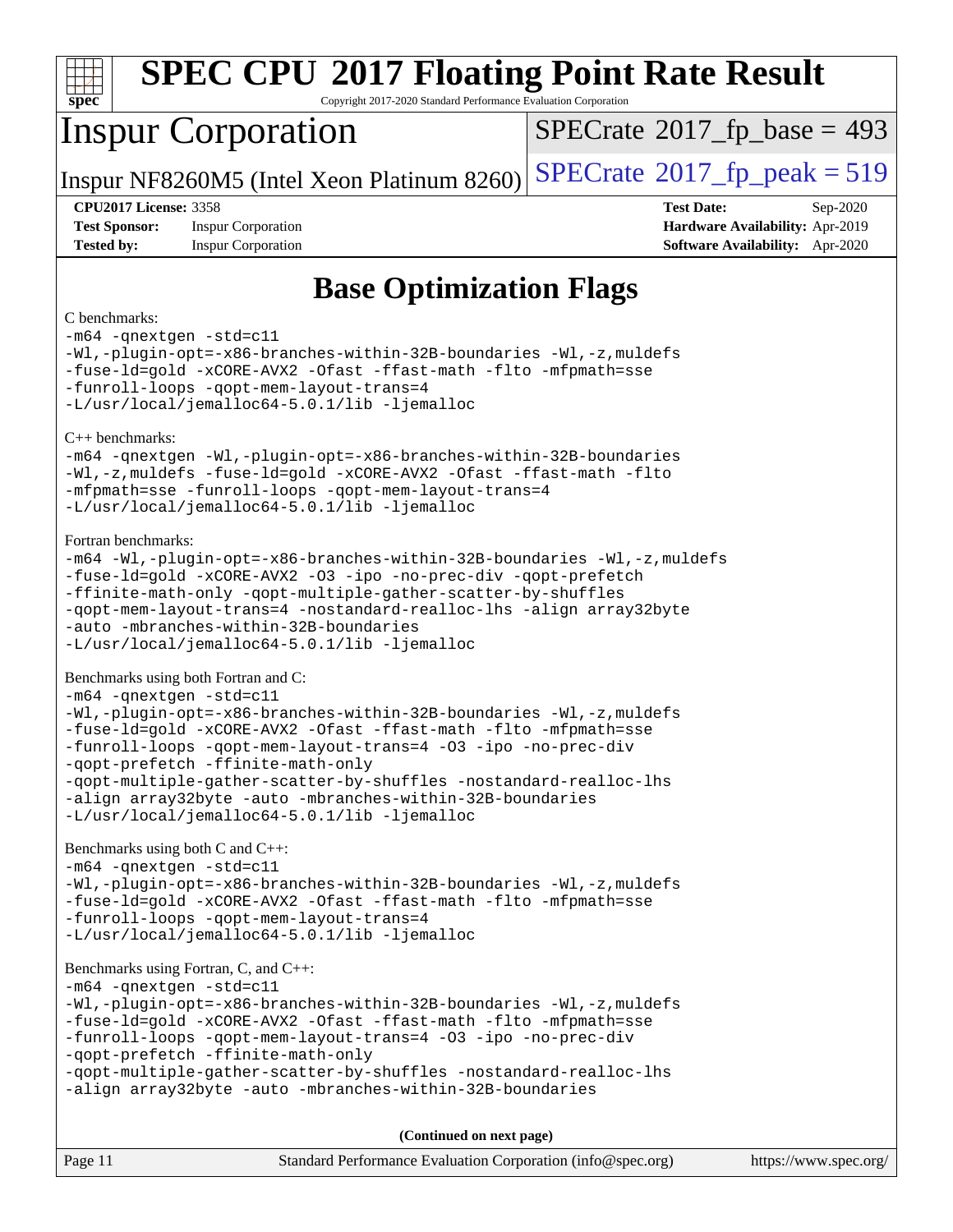

Copyright 2017-2020 Standard Performance Evaluation Corporation

## Inspur Corporation

 $SPECTate$ <sup>®</sup>[2017\\_fp\\_base =](http://www.spec.org/auto/cpu2017/Docs/result-fields.html#SPECrate2017fpbase) 493

Inspur NF8260M5 (Intel Xeon Platinum 8260) [SPECrate](http://www.spec.org/auto/cpu2017/Docs/result-fields.html#SPECrate2017fppeak)®2017\_fp\_peak =  $519$ 

**[Test Sponsor:](http://www.spec.org/auto/cpu2017/Docs/result-fields.html#TestSponsor)** Inspur Corporation **[Hardware Availability:](http://www.spec.org/auto/cpu2017/Docs/result-fields.html#HardwareAvailability)** Apr-2019 **[Tested by:](http://www.spec.org/auto/cpu2017/Docs/result-fields.html#Testedby)** Inspur Corporation **[Software Availability:](http://www.spec.org/auto/cpu2017/Docs/result-fields.html#SoftwareAvailability)** Apr-2020

**[CPU2017 License:](http://www.spec.org/auto/cpu2017/Docs/result-fields.html#CPU2017License)** 3358 **[Test Date:](http://www.spec.org/auto/cpu2017/Docs/result-fields.html#TestDate)** Sep-2020

## **[Base Optimization Flags \(Continued\)](http://www.spec.org/auto/cpu2017/Docs/result-fields.html#BaseOptimizationFlags)**

[Benchmarks using Fortran, C, and C++](http://www.spec.org/auto/cpu2017/Docs/result-fields.html#BenchmarksusingFortranCandCXX) (continued):

[-L/usr/local/jemalloc64-5.0.1/lib](http://www.spec.org/cpu2017/results/res2020q4/cpu2017-20200928-24044.flags.html#user_CC_CXX_FCbase_jemalloc_link_path64_1_cc289568b1a6c0fd3b62c91b824c27fcb5af5e8098e6ad028160d21144ef1b8aef3170d2acf0bee98a8da324cfe4f67d0a3d0c4cc4673d993d694dc2a0df248b) [-ljemalloc](http://www.spec.org/cpu2017/results/res2020q4/cpu2017-20200928-24044.flags.html#user_CC_CXX_FCbase_jemalloc_link_lib_d1249b907c500fa1c0672f44f562e3d0f79738ae9e3c4a9c376d49f265a04b9c99b167ecedbf6711b3085be911c67ff61f150a17b3472be731631ba4d0471706)

### **[Peak Compiler Invocation](http://www.spec.org/auto/cpu2017/Docs/result-fields.html#PeakCompilerInvocation)**

[C benchmarks](http://www.spec.org/auto/cpu2017/Docs/result-fields.html#Cbenchmarks):  $i$ cc

[C++ benchmarks:](http://www.spec.org/auto/cpu2017/Docs/result-fields.html#CXXbenchmarks) [icpc](http://www.spec.org/cpu2017/results/res2020q4/cpu2017-20200928-24044.flags.html#user_CXXpeak_intel_icpc_c510b6838c7f56d33e37e94d029a35b4a7bccf4766a728ee175e80a419847e808290a9b78be685c44ab727ea267ec2f070ec5dc83b407c0218cded6866a35d07)

[Fortran benchmarks](http://www.spec.org/auto/cpu2017/Docs/result-fields.html#Fortranbenchmarks): [ifort](http://www.spec.org/cpu2017/results/res2020q4/cpu2017-20200928-24044.flags.html#user_FCpeak_intel_ifort_8111460550e3ca792625aed983ce982f94888b8b503583aa7ba2b8303487b4d8a21a13e7191a45c5fd58ff318f48f9492884d4413fa793fd88dd292cad7027ca)

[Benchmarks using both Fortran and C](http://www.spec.org/auto/cpu2017/Docs/result-fields.html#BenchmarksusingbothFortranandC): [ifort](http://www.spec.org/cpu2017/results/res2020q4/cpu2017-20200928-24044.flags.html#user_CC_FCpeak_intel_ifort_8111460550e3ca792625aed983ce982f94888b8b503583aa7ba2b8303487b4d8a21a13e7191a45c5fd58ff318f48f9492884d4413fa793fd88dd292cad7027ca) [icc](http://www.spec.org/cpu2017/results/res2020q4/cpu2017-20200928-24044.flags.html#user_CC_FCpeak_intel_icc_66fc1ee009f7361af1fbd72ca7dcefbb700085f36577c54f309893dd4ec40d12360134090235512931783d35fd58c0460139e722d5067c5574d8eaf2b3e37e92)

[Benchmarks using both C and C++](http://www.spec.org/auto/cpu2017/Docs/result-fields.html#BenchmarksusingbothCandCXX): [icpc](http://www.spec.org/cpu2017/results/res2020q4/cpu2017-20200928-24044.flags.html#user_CC_CXXpeak_intel_icpc_c510b6838c7f56d33e37e94d029a35b4a7bccf4766a728ee175e80a419847e808290a9b78be685c44ab727ea267ec2f070ec5dc83b407c0218cded6866a35d07) [icc](http://www.spec.org/cpu2017/results/res2020q4/cpu2017-20200928-24044.flags.html#user_CC_CXXpeak_intel_icc_66fc1ee009f7361af1fbd72ca7dcefbb700085f36577c54f309893dd4ec40d12360134090235512931783d35fd58c0460139e722d5067c5574d8eaf2b3e37e92)

[Benchmarks using Fortran, C, and C++:](http://www.spec.org/auto/cpu2017/Docs/result-fields.html#BenchmarksusingFortranCandCXX) [icpc](http://www.spec.org/cpu2017/results/res2020q4/cpu2017-20200928-24044.flags.html#user_CC_CXX_FCpeak_intel_icpc_c510b6838c7f56d33e37e94d029a35b4a7bccf4766a728ee175e80a419847e808290a9b78be685c44ab727ea267ec2f070ec5dc83b407c0218cded6866a35d07) [icc](http://www.spec.org/cpu2017/results/res2020q4/cpu2017-20200928-24044.flags.html#user_CC_CXX_FCpeak_intel_icc_66fc1ee009f7361af1fbd72ca7dcefbb700085f36577c54f309893dd4ec40d12360134090235512931783d35fd58c0460139e722d5067c5574d8eaf2b3e37e92) [ifort](http://www.spec.org/cpu2017/results/res2020q4/cpu2017-20200928-24044.flags.html#user_CC_CXX_FCpeak_intel_ifort_8111460550e3ca792625aed983ce982f94888b8b503583aa7ba2b8303487b4d8a21a13e7191a45c5fd58ff318f48f9492884d4413fa793fd88dd292cad7027ca)

### **[Peak Portability Flags](http://www.spec.org/auto/cpu2017/Docs/result-fields.html#PeakPortabilityFlags)**

Same as Base Portability Flags

## **[Peak Optimization Flags](http://www.spec.org/auto/cpu2017/Docs/result-fields.html#PeakOptimizationFlags)**

[C benchmarks](http://www.spec.org/auto/cpu2017/Docs/result-fields.html#Cbenchmarks):

519.lbm\_r: basepeak = yes

538.imagick\_r: basepeak = yes

 $544$ .nab\_r: basepeak = yes

[C++ benchmarks:](http://www.spec.org/auto/cpu2017/Docs/result-fields.html#CXXbenchmarks)

**(Continued on next page)**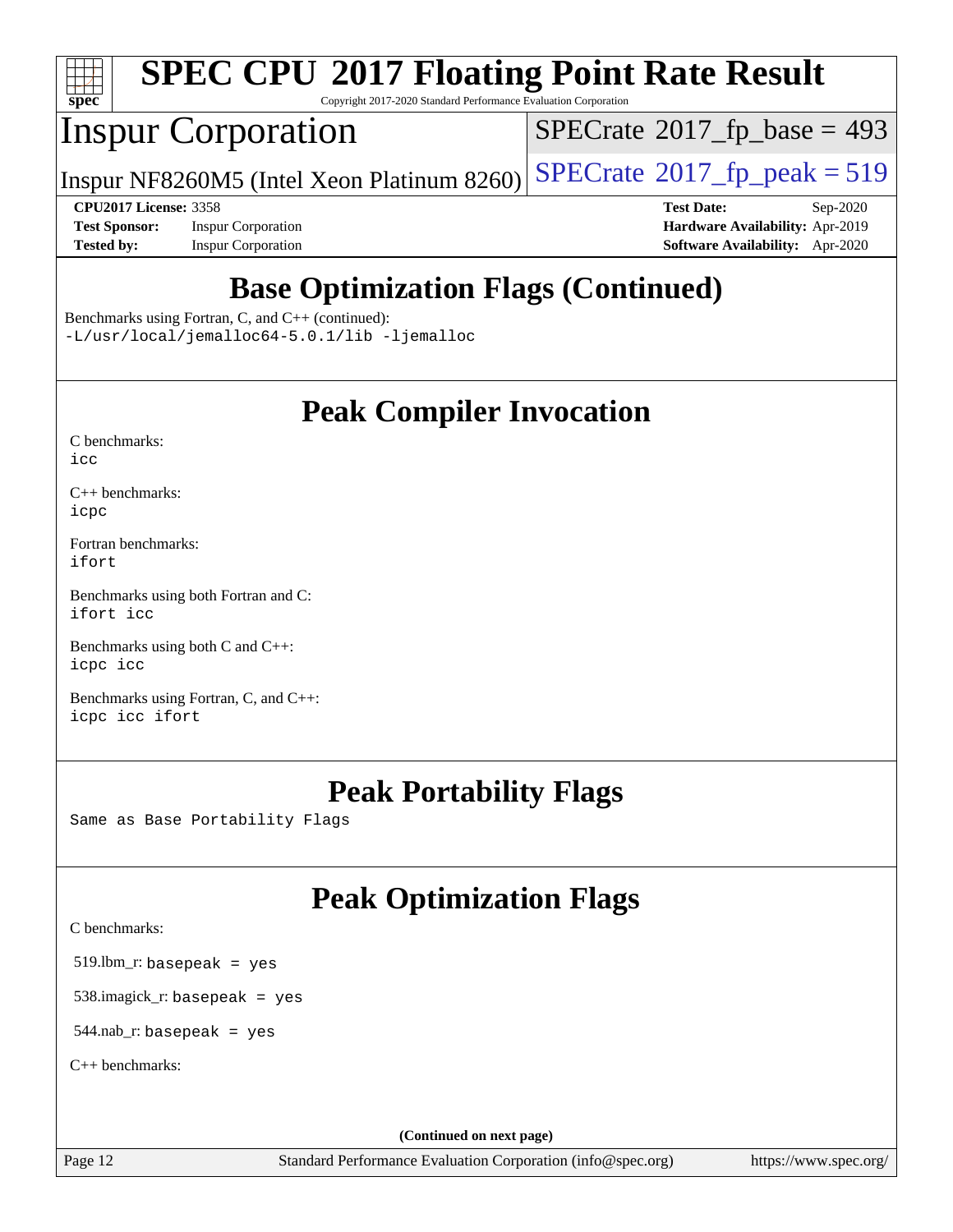

Copyright 2017-2020 Standard Performance Evaluation Corporation

## Inspur Corporation

 $SPECTate$ <sup>®</sup>[2017\\_fp\\_base =](http://www.spec.org/auto/cpu2017/Docs/result-fields.html#SPECrate2017fpbase) 493

Inspur NF8260M5 (Intel Xeon Platinum 8260) [SPECrate](http://www.spec.org/auto/cpu2017/Docs/result-fields.html#SPECrate2017fppeak)<sup>®</sup>[2017\\_fp\\_peak = 5](http://www.spec.org/auto/cpu2017/Docs/result-fields.html#SPECrate2017fppeak)19

**[Test Sponsor:](http://www.spec.org/auto/cpu2017/Docs/result-fields.html#TestSponsor)** Inspur Corporation **[Hardware Availability:](http://www.spec.org/auto/cpu2017/Docs/result-fields.html#HardwareAvailability)** Apr-2019 **[Tested by:](http://www.spec.org/auto/cpu2017/Docs/result-fields.html#Testedby)** Inspur Corporation **[Software Availability:](http://www.spec.org/auto/cpu2017/Docs/result-fields.html#SoftwareAvailability)** Apr-2020

**[CPU2017 License:](http://www.spec.org/auto/cpu2017/Docs/result-fields.html#CPU2017License)** 3358 **[Test Date:](http://www.spec.org/auto/cpu2017/Docs/result-fields.html#TestDate)** Sep-2020

# **[Peak Optimization Flags \(Continued\)](http://www.spec.org/auto/cpu2017/Docs/result-fields.html#PeakOptimizationFlags)**

508.namd\_r: basepeak = yes

 510.parest\_r: [-m64](http://www.spec.org/cpu2017/results/res2020q4/cpu2017-20200928-24044.flags.html#user_peakCXXLD510_parest_r_m64-icc) [-qnextgen](http://www.spec.org/cpu2017/results/res2020q4/cpu2017-20200928-24044.flags.html#user_peakCXXLD510_parest_r_f-qnextgen) [-Wl,-plugin-opt=-x86-branches-within-32B-boundaries](http://www.spec.org/cpu2017/results/res2020q4/cpu2017-20200928-24044.flags.html#user_peakLDFLAGS510_parest_r_f-x86-branches-within-32B-boundaries_0098b4e4317ae60947b7b728078a624952a08ac37a3c797dfb4ffeb399e0c61a9dd0f2f44ce917e9361fb9076ccb15e7824594512dd315205382d84209e912f3) [-Wl,-z,muldefs](http://www.spec.org/cpu2017/results/res2020q4/cpu2017-20200928-24044.flags.html#user_peakEXTRA_LDFLAGS510_parest_r_link_force_multiple1_b4cbdb97b34bdee9ceefcfe54f4c8ea74255f0b02a4b23e853cdb0e18eb4525ac79b5a88067c842dd0ee6996c24547a27a4b99331201badda8798ef8a743f577) [-fuse-ld=gold](http://www.spec.org/cpu2017/results/res2020q4/cpu2017-20200928-24044.flags.html#user_peakEXTRA_LDFLAGS510_parest_r_f-fuse-ld_920b3586e2b8c6e0748b9c84fa9b744736ba725a32cab14ad8f3d4ad28eecb2f59d1144823d2e17006539a88734fe1fc08fc3035f7676166309105a78aaabc32) [-xCORE-AVX2](http://www.spec.org/cpu2017/results/res2020q4/cpu2017-20200928-24044.flags.html#user_peakCXXOPTIMIZE510_parest_r_f-xCORE-AVX2) [-Ofast](http://www.spec.org/cpu2017/results/res2020q4/cpu2017-20200928-24044.flags.html#user_peakCXXOPTIMIZE510_parest_r_f-Ofast) [-ffast-math](http://www.spec.org/cpu2017/results/res2020q4/cpu2017-20200928-24044.flags.html#user_peakCXXOPTIMIZE510_parest_r_f-ffast-math) [-flto](http://www.spec.org/cpu2017/results/res2020q4/cpu2017-20200928-24044.flags.html#user_peakCXXOPTIMIZE510_parest_r_f-flto) [-mfpmath=sse](http://www.spec.org/cpu2017/results/res2020q4/cpu2017-20200928-24044.flags.html#user_peakCXXOPTIMIZE510_parest_r_f-mfpmath_70eb8fac26bde974f8ab713bc9086c5621c0b8d2f6c86f38af0bd7062540daf19db5f3a066d8c6684be05d84c9b6322eb3b5be6619d967835195b93d6c02afa1) [-funroll-loops](http://www.spec.org/cpu2017/results/res2020q4/cpu2017-20200928-24044.flags.html#user_peakCXXOPTIMIZE510_parest_r_f-funroll-loops) [-qopt-mem-layout-trans=4](http://www.spec.org/cpu2017/results/res2020q4/cpu2017-20200928-24044.flags.html#user_peakCXXOPTIMIZE510_parest_r_f-qopt-mem-layout-trans_fa39e755916c150a61361b7846f310bcdf6f04e385ef281cadf3647acec3f0ae266d1a1d22d972a7087a248fd4e6ca390a3634700869573d231a252c784941a8) [-L/usr/local/jemalloc64-5.0.1/lib](http://www.spec.org/cpu2017/results/res2020q4/cpu2017-20200928-24044.flags.html#user_peakEXTRA_LIBS510_parest_r_jemalloc_link_path64_1_cc289568b1a6c0fd3b62c91b824c27fcb5af5e8098e6ad028160d21144ef1b8aef3170d2acf0bee98a8da324cfe4f67d0a3d0c4cc4673d993d694dc2a0df248b) [-ljemalloc](http://www.spec.org/cpu2017/results/res2020q4/cpu2017-20200928-24044.flags.html#user_peakEXTRA_LIBS510_parest_r_jemalloc_link_lib_d1249b907c500fa1c0672f44f562e3d0f79738ae9e3c4a9c376d49f265a04b9c99b167ecedbf6711b3085be911c67ff61f150a17b3472be731631ba4d0471706)

[Fortran benchmarks](http://www.spec.org/auto/cpu2017/Docs/result-fields.html#Fortranbenchmarks):

```
 503.bwaves_r: -m64 -Wl,-plugin-opt=-x86-branches-within-32B-boundaries
-Wl,-z,muldefs -fuse-ld=gold -xCORE-AVX2 -O3 -ipo
-no-prec-div -qopt-prefetch -ffinite-math-only
-qopt-multiple-gather-scatter-by-shuffles
-qopt-mem-layout-trans=4 -nostandard-realloc-lhs
-align array32byte -auto -mbranches-within-32B-boundaries
-L/usr/local/jemalloc64-5.0.1/lib -ljemalloc
```
549.fotonik3d\_r: basepeak = yes

554.roms\_r: Same as 503.bwaves\_r

[Benchmarks using both Fortran and C](http://www.spec.org/auto/cpu2017/Docs/result-fields.html#BenchmarksusingbothFortranandC):

```
 521.wrf_r: -prof-gen(pass 1) -prof-use(pass 2) -xCORE-AVX2 -O3 -ipo
-no-prec-div -qopt-prefetch -ffinite-math-only
-qopt-multiple-gather-scatter-by-shuffles
-qopt-mem-layout-trans=4 -mbranches-within-32B-boundaries
-nostandard-realloc-lhs -align array32byte -auto
-L/usr/local/jemalloc64-5.0.1/lib -ljemalloc
```
 $527$ .cam $4$ \_r: basepeak = yes

[Benchmarks using both C and C++](http://www.spec.org/auto/cpu2017/Docs/result-fields.html#BenchmarksusingbothCandCXX):

```
 511.povray_r: -prof-gen(pass 1) -prof-use(pass 2) -xCORE-AVX2 -O3 -ipo
-no-prec-div -qopt-prefetch -ffinite-math-only
-qopt-multiple-gather-scatter-by-shuffles
-qopt-mem-layout-trans=4 -mbranches-within-32B-boundaries
-L/usr/local/jemalloc64-5.0.1/lib -ljemalloc
```
526.blender\_r: basepeak = yes

[Benchmarks using Fortran, C, and C++:](http://www.spec.org/auto/cpu2017/Docs/result-fields.html#BenchmarksusingFortranCandCXX)

**(Continued on next page)**